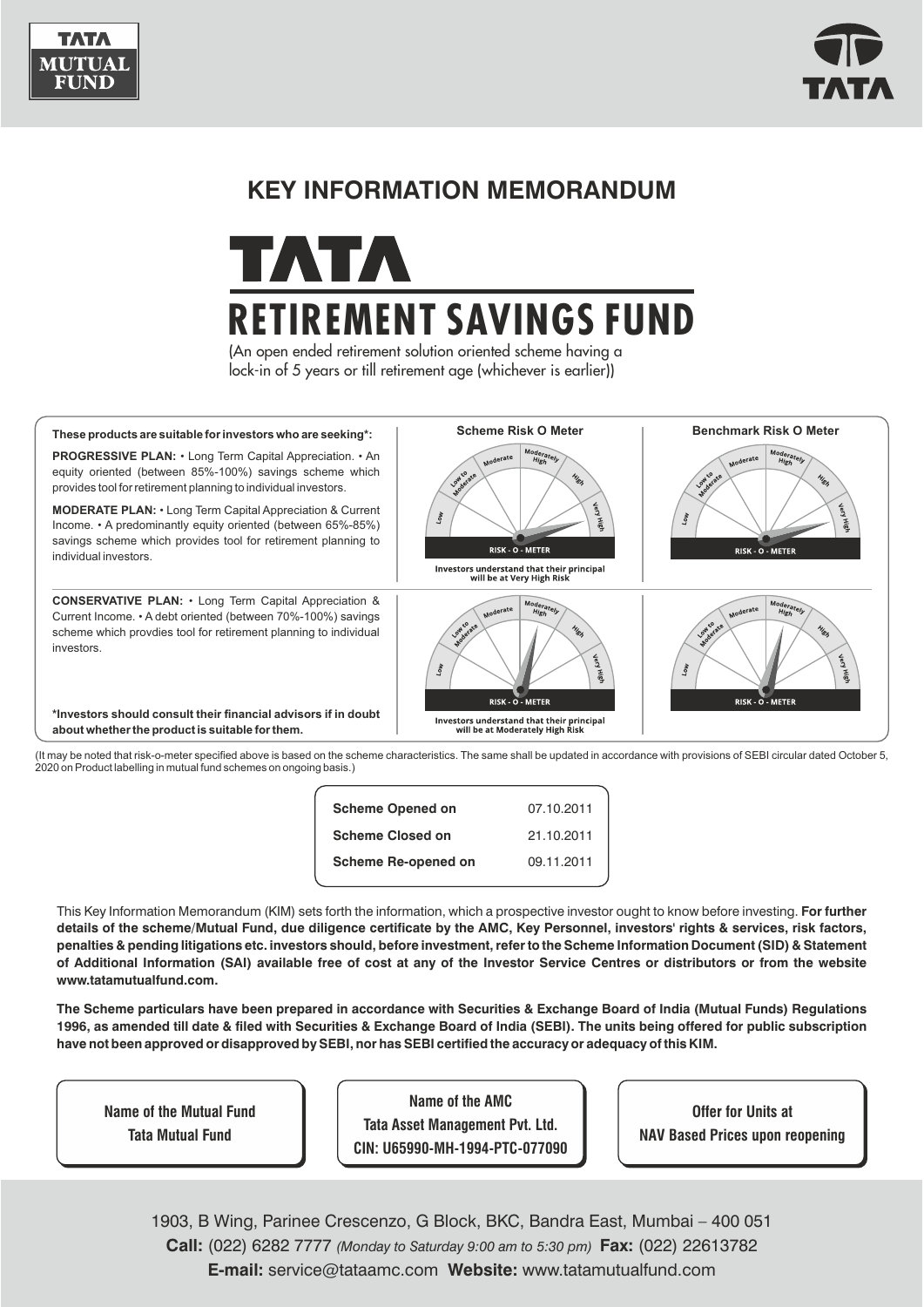#### INVESTMENT OBJECTIVE

The objective of the Fund is to provide a financial planning tool for long term financial security for investors based on their retirement planning goals. However, there can be no assurance that the investment objective of the fund will be realized, as actual market movements may be at variance with anticipated trends.

## ASSET ALLOCATION

Under normal circumstances, the asset allocation of the scheme will be as follows:

# Progressive Plan

| Instruments                            |         | Indicative allocations<br>(% of total assets) |                         |
|----------------------------------------|---------|-----------------------------------------------|-------------------------|
|                                        | Minimum | <b>Maximum</b>                                | High/<br>Medium/<br>Low |
| Equity & Equity Related<br>Instruments | 85      | 100                                           | High                    |
| Debt & Money Market<br>Instruments     | 0       | 15                                            | Low to<br>Medium        |
| Other Securities#                      |         |                                               | Hiah                    |

Investment by the plan in securitized debt will not normally exceed 15% of the net asset of the plan.

The plan level will have maximum derivative gross notional position of 100%^ of the net assets of the plan. Investment in derivative instruments may be done for trading as well as for hedging and Portfolio balancing. The scheme may write call options under covered call strategy

Not more than 25% of the net assets of the plan shall be deployed in securities lending.

^ For calculation of Gross Derivative Exposure, all types of derivative exposure i.e. long and short position (excluding short positions created for hedging) will be aggregated. The aggregate exposure to derivative position, equity / equity related instruments, debt instruments and money market instruments (excluding Tri-Party Repo, REPO and others cash equivalents instruments with residual maturity of less than 91 days) will not exceed 100% of the net assets of the plan.

# Other securities shall include: Domestic Exchange Traded Funds, Overseas Exchange Traded Funds / Foreign Securities / Foreign Funds as may

be permitted under the extant SEBI Regulations.

Moderate Plan:

|                                        | Indicative allocations<br>(% of total assets) |                | <b>Risk Profile</b>     |
|----------------------------------------|-----------------------------------------------|----------------|-------------------------|
| <b>Instruments</b>                     | Minimum                                       | <b>Maximum</b> | High/<br>Medium/<br>Low |
| Equity & Equity Related<br>Instruments | 65                                            | 85             | High                    |
| Debt & Money Market<br>Instruments     | 15                                            | 35             | Low to<br>Medium        |
| Units of REITs & InvITs@               | O                                             | 10             | Medium to<br>high       |
| Other Securities#                      |                                               | 10             | High                    |

Investment by the plan in securitized debt will not normally exceed 15% of the net asset of the plan.

The plan level will have maximum derivative gross notional position of 100%^ of the net assets of the plan. Investment in derivative instruments may be done for trading as well as for hedging and Portfolio balancing. The scheme may write call options under covered call strategy

Not more than 25% of the net assets of the plan shall be deployed in securities lending.

^ For calculation of Gross Derivative Exposure, all types of derivative exposure i.e. long and short position (excluding short positions created for hedging) will be aggregated. The aggregate exposure to derivative position, equity / equity related instruments, debt instruments and money market instruments, Reits & invits (excluding Tri-Party Repo, REPO and others cash equivalents instruments with residual maturity of less than 91 days) will not exceed 100% of the net assets of the plan.

# Other securities shall include: Domestic Exchange Traded Funds, Overseas Exchange Traded Funds / Foreign Securities / Foreign Funds as may be permitted under the extant SEBI Regulations.

@ No mutual fund under all its schemes shall own more than 10% of units issued by a single issuer of REIT and InvIT; and

A mutual fund scheme shall not invest –

a) more than 10% of its NAV in the units of REIT and InvIT; and

b) more than 5% of its NAV in the units of REIT and InvIT issued by a single issuer

#### Conservative Plan:

| <b>Instruments</b>                     | Indicative allocations (%<br>of total assets) |                | <b>Risk Profile</b> |
|----------------------------------------|-----------------------------------------------|----------------|---------------------|
|                                        | Minimum                                       | <b>Maximum</b> | High/<br>Medium/Low |
| Equity & Equity Related<br>Instruments | O                                             | 30             | High                |
| Debt & Money Market<br>Instruments     | 70                                            | 100            | Low to<br>Medium    |
| Units of REITs & InvITs@               | O                                             | 10             | Medium to<br>high   |
| Other Securities#                      |                                               | 10             | High                |

Investment by the plan in securitized debt will not normally exceed 15% of the net asset of the plan.

The plan level will have maximum derivative gross notional position of 100%^ of the net assets of the plan. Investment in derivative instruments may be done for trading as well as for hedging and Portfolio balancing. The scheme may write call options under covered call strategy

Not more than 25% of the net assets of the plan shall be deployed in securities lending.

^ For calculation of Gross Derivative Exposure, all types of derivative exposure i.e. long and short position (excluding short positions created for hedging) will be aggregated. The aggregate exposure to derivative position, equity / equity related instruments, debt instruments and money market instruments, Reits & invits (excluding Tri-Party Repo, REPO and others cash equivalents instruments with residual maturity of less than 91 days) will not exceed 100% of the net assets of the plan.

# Other securities shall include: Domestic Exchange Traded Funds, Overseas Exchange Traded Funds / Foreign Securities / Foreign Funds as may be permitted under the extant SEBI Regulations.

@ No mutual fund under all its schemes shall own more than 10% of units issued by a single issuer of REIT and InvIT; and

A mutual fund scheme shall not invest –

- a) more than 10% of its NAV in the units of REIT and InvIT; and
- b) more than 5% of its NAV in the units of REIT and InvIT issued by a single issuer

#### Please Note:

- 1. The above Asset Allocation Patterns are only indicative. The investment manager in line with the investment objective as may alter the above patterns for short term and on defensive consideration. The allocation between debt and equity will be decided based upon the prevailing market conditions, macro-economic environment and the performance of corporate sector, the equity market and other considerations.
- 2. All the three plans under the fund may have similar securities. However, the exact proportion of such securities will depend upon the asset allocation of the respective plan.
- 3. Investment in Foreign Securities / Overseas Financial Assets:

SEBI Vide Circular SEBI/HO/IMD/DF3/CIR/P/2020/225 dated November 5,2020 & SEBI/HO/IMD/IMD-II/DOF3/P/CIR/2021/571 June 03, 2021 permitted mutual fund to invest overseas , as follows :

Mutual Funds can make overseas investments subject to a maximum of US \$ 1 billion per Mutual Fund, within the overall industry limit of US \$ 7 billion. US \$ 50 million would be reserved for each Mutual Fund individually, within the overall industry limit of US \$ 7 billion.

Mutual Funds can make investments in overseas Exchange Traded Fund (ETF(s)) subject to a maximum of US \$ 300 million per Mutual Fund, within the overall industry limit of US \$ 1 billion

SEBI vide circular dt. September 26, 2007 has permitted mutual funds to invest in following types of foreign securities:

- ADRs/GDRs issued by Indian companies or foreign companies, Equity of overseas companies listed on recognized stock exchanges overseas
- Initial and follow on public offering for listing at recognized stock exchange overseas
- Foreign debt securities in the countries with fully convertible currencies, short term as well as long term debt instruments with rating not below investment grade by accredited/registered credit rating agencies
- Money market instruments rated not below investment grade
- Repos in the form of investment, where the counterparty is rated not below investment grade; repos should not however, involve any borrowing of funds by mutual funds
- Government securities where the countries are rated not below investment grade
- Derivatives traded on recognized stock exchanges overseas only for hedging and portfolio balancing with underlying as securities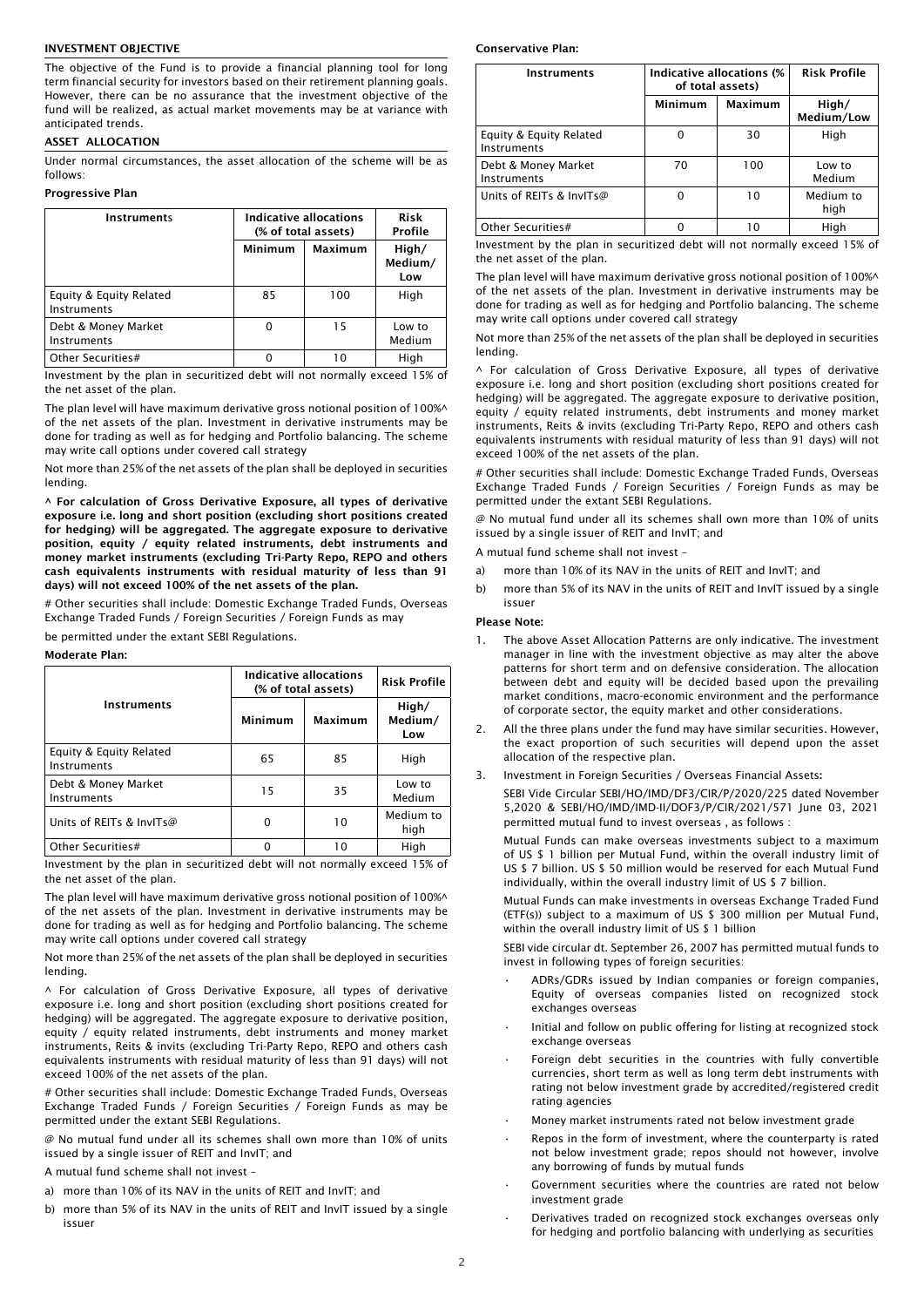- Short term deposits with banks overseas where the issuer is rated not below investment grade
- Units/securities issued by overseas mutual funds or unit trusts registered with overseas regulators and investing in (a) aforesaid securities, (b) Real Estate Investment Trusts (REITs) listed in recognized stock exchanges overseas or (c) unlisted overseas securities (not exceeding 10% of their net assets).

Portfolio of overseas / foreign securities (if any) shall be managed by a dedicated Fund Manager, while selecting the securities the Fund Manager may rely on the inputs received from internal research or research conducted by external agencies in various geographies. The fund may also appoint overseas investment advisors / managers to advise / manage portfolio of foreign securities.

The investment in such Overseas Financial Assets shall not exceed the limit as may be imposed by SEBI/ RBI from time to time.

AMC believes that overseas securities offer new investment and portfolio diversification opportunities into multi-market and multicurrency products. However, such investments also entail additional risks. The Fund may, where necessary, appoint other intermediaries of repute as advisors, sub-managers, or sub custodians for managing and administering such investments. The appointment of such intermediaries shall be in accordance with the applicable requirements, if any, of SEBI.

To the extent that the assets of the plans will be invested in securities denominated in foreign currencies, the Indian Rupee equivalent of the net assets may be adversely affected by changes in the value of certain foreign currencies relative to the Indian rupee. The repatriation of capital to India may also be hampered by changes in regulations concerning exchange controls or political circumstances or any other restriction applicable to it. To manage risk associated with foreign currency and interest rate exposure and for efficient portfolio management, the fund may use derivatives such as cross currency swaps etc. The use of derivatives would be in accordance with the prevailing regulations.

- 4. The plans under the fund will purchase securities in the public offerings and rights issues, as well as those traded in the secondary markets. On occasions, if deemed appropriate, the plans will invest in securities sold directly by the issuer, or acquired in a negotiated transaction or issued by way of private placement. The moneys collected under various plans of the fund shall be invested only in transferable securities.
- As per SEBI (Mutual Funds) Regulations 1996, the Fund shall not make any investments in any un-listed securities of associate / group companies of the Sponsors. The Fund will also not make investment in privately placed securities issued by associate / group companies of the Sponsors. The Fund may invest not more than 25% of the net assets in listed securities of Group companies.
- 6. The AMC may from time to time for a short term period on defensive consideration invest upto 100% of the funds available in Money Market Instruments, the primary motive being to protect the Net Asset Value of the plans and protect unitholders interests so also to earn reasonable returns on liquid funds maintained for redemption/repurchase of units.

#### Change in Investment Pattern

Investment strategy and pattern may be deviated from time to time, provided such modification is in accordance with the Fund objective and Regulations as amended from time to time including by way of Circulars, Press Releases, or Notifications issued by SEBI or the Government of India to regulate the activities and growth of Mutual Funds. The asset allocation pattern will be reviewed periodically. In case of any deviation, the AMC will endeavour to achieve a normal asset allocation pattern in a maximum period of one month. However, if such modified / deviated portfolio is not rebalanced within a period of one month then justification for such delay in rebalancing of portfolio shall be placed before the investment committee and the reasons for the same shall be recorded in writing. The investment committee shall then decide on the course of action. However, at all times the portfolio will adhere to the overall investment objectives of the scheme.

#### Risk Profile of the Scheme

Mutual Fund Units involve investment risks including the possible loss of principal. Please read the SID carefully for details on risk factors before investment. Scheme specific Risk Factors are summarized below:

## Scheme Specific Risk Factors:

## Risk Related to the Overseas Investments:

The plans under the fund may invest in overseas securities and overseas investments are prone to following risks:

In respect of the corpus of the plan under the fund that is invested in overseas mutual fund schemes, investors shall bear the proportionate recurring expenses of such underlying scheme(s), in addition to the recurring expenses of the plan. Therefore, the returns attributable to such investments by the plan may be impacted or may, at times, be lower than the returns that the investors could obtain by directly investing in the said underlying scheme.

To the extent the assets of the plans under the fund are invested in overseas financial assets, there may be risks associated with currency movements, restrictions on repatriation and transaction procedures in overseas market. Further, the repatriation of capital to India may also be hampered by changes in regulations or political circumstances as well as the application to it of other restrictions on investment. In addition, country risks would include events such as introduction of extraordinary exchange controls, economic deterioration, bi-lateral conflict leading to immobilization of the overseas financial assets and the prevalent tax laws of the respective jurisdiction for execution of trades or otherwise.

The plans under the fund may also invest in ADRs / GDRs / Foreign Debt Securities as permitted by Reserve Bank of India and Securities and Exchange Board of India. To the extent that some part of the assets of the plans may be invested in securities denominated in foreign currencies, the Indian Rupee equivalent of the net assets, distributions and income may be adversely affected by the changes in the value of certain foreign currencies relative to the Indian Rupee. The repatriation of capital also may be hampered by changes in regulations concerning exchange controls or political circumstances as well as the application to it of other restrictions on investment.

As the investments may be made in stocks of different countries, the portfolio shall be exposed to the political, economic and social risks with respect to each country. However, the portfolio manager shall ensure that his exposure to each country is limited so that the portfolio is not exposed to one country. Investments in various economies will also diversify and reduce this risk.

Currency Risk: The plans under the fund may invest in securities denominated in a broad range of currencies and may maintain cash in such currencies. As a consequence, fluctuations in the value of such currencies against the currency denomination of the relevant scheme will have a corresponding impact on the value of the portfolio. Furthermore, investors should be aware that movements in the rate of exchange between the currency of denomination of a fund and their home currency will affect the value of their shareholding when measured in their home currency.

### Liquidity and Settlement Risks

The liquidity of the Fund's / plans' investments may be inherently restricted by trading volumes, transfer procedures and settlement periods. From time to time, the various plans under the fund will invest in certain securities of certain companies, industries, sectors, etc. based on certain investment parameters as adopted internally by TAMPL. While at all times the Asset Management Company will endeavour that excessive holding/investment in certain securities of industries, sectors, etc. by the Fund/plans is avoided, the funds invested by the Fund / plans in certain securities of industries, sectors, etc. may acquire a substantial portion of the Fund's / plans' investment portfolio and collectively may constitute a risk associated with non-diversification and thus could affect the value of investments. Reduced liquidity in the secondary market may have an adverse impact on market price and the Fund's / plans' ability to dispose of particular securities, when necessary, to meet the Fund's / plans' liquidity needs or in response to a specific economic event or during restructuring of the Fund's / plans' investment portfolio. Furthermore, from time to time, the Asset Management Company, the Custodian, the Registrar, any Associate, any Distributor, Dealer, any Company, Corporate Bodies, Trusts, any Retirement and Employee Benefit Funds or any Associate or otherwise, any scheme / mutual fund managed by the Asset Management Company or by any other Asset Management Company may invest in the Fund / plans. While at all times the Trustee Company and the Asset Management Company will endeavour that excessive holding of Units in the Fund / plans among a few Unitholders is avoided, however, the funds invested by these aforesaid persons may acquire a substantial portion of the Fund's / plans' outstanding Units and collectively may constitute a majority unitholder in the Fund / plans. Redemption of Units held by such persons may have an adverse impact on the value of the Units of the Fund / plans because of the timing of any such redemptions and this may impact the ability of other Unitholders to redeem their respective Units.

# Investment Risks

The value of, and income from, an investment in the Fund can decrease as well as increase, depending on a variety of factors which may affect the values and income generated by the fund's / plan's portfolio of securities. The returns of the individual plan's investments are based on the current yields of the securities, which may be affected generally by factors affecting capital markets such as price and volume, volatility in the stock markets, interest rates, currency exchange rates, foreign investment, changes in Government and Reserve Bank of India policy, taxation, political, economic or other developments, closure of the Stock Exchanges etc. Investors should understand that the investment pattern indicated, in line with prevailing market conditions, is only a hypothetical example as all investments involve risk and there is no assurance that the Fund's investment objective will be attained or that the Fund be in a position to maintain the model percentage of investment pattern particularly under exceptional circumstances.

The fund may use techniques and instruments for efficient portfolio management and to attempt to hedge or reduce the risk of such fluctuations. However, these techniques and instruments if imperfectly used have the risk of the fund incurring losses due to mismatches particularly in a volatile market. The Fund's ability to use these techniques may be limited by market conditions, regulatory limits and tax considerations (if any). The use of these techniques is dependent on the ability to predict movements in the prices of securities being hedged and movements in interest rates. There exists an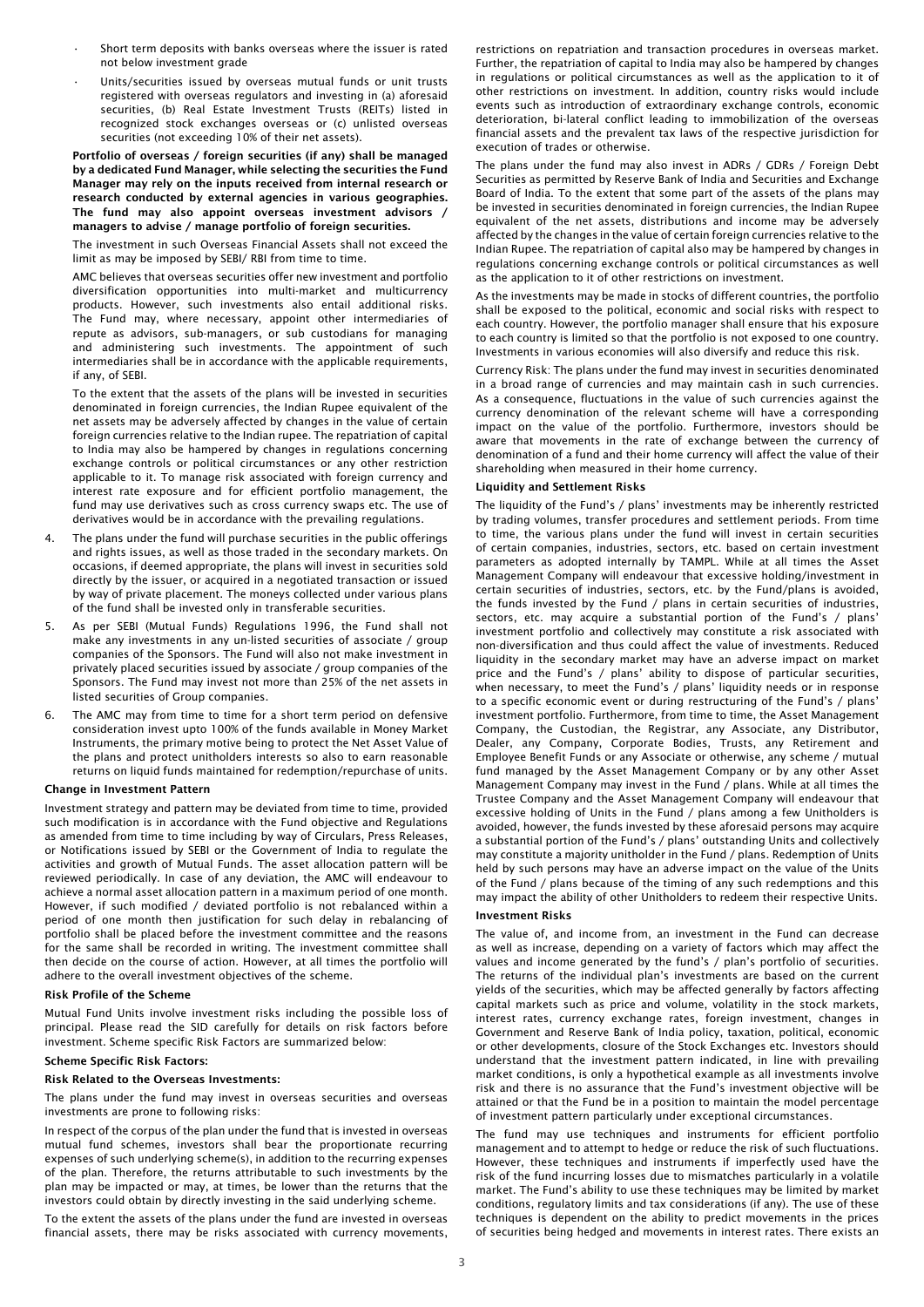imperfect correlation between the hedging instruments and the securities or market sectors being hedged. Besides, the fact that skills needed to use these instruments are different from those needed to select the Fund's / plan's securities. There is a possible absence of a liquid market for any particular instrument at any particular time even though the futures and options may be bought and sold on an organised exchange. The use of these techniques involves possible impediments to effective portfolio management or the ability to meet repurchase / redemption requests or other short-term obligations because of the percentage of the Fund's assets segregated to cover its obligations.

# Lending Risks

It may be noted that this activity would have the inherent probability of collateral value drastically falling in times of strong downward market trends, rendering the value of collateral inadequate until such time as that diminution in value is replenished by additional security. It is also possible that the borrowing party and/or the approved intermediary may suddenly suffer severe business setback and become unable to honour its commitments. This, along with a simultaneous fall in value of collateral would render potential loss to the Fund. Besides, there is also be temporary illiquidity of the securities that are lent out and the fund will not be able to sell such lent out securities until they are returned.

As with other modes of extensions of credit, there are risks inherent to securities lending, including the risk of failure of the other party, in this case the approved intermediary, to comply with the terms of the agreement entered into between the lender of securities i.e. the fund and the approved intermediary. Such failure can result in the possible loss of rights to the collateral put up by the borrower of the securities, the inability of the approved intermediary to return the securities deposited by the lender and the possible loss of any corporate benefits accruing to the lender from the securities deposited with the approved intermediary.

### Interest Rate Risk

As with debt instruments, changes in interest rate may affect the Fund's net asset value. Generally, the prices of instruments increase as interest rates decline and decrease as interest rates rise. Prices of long-term securities fluctuate more in response to such interest rate changes than short-term securities. Indian debt and government securities markets can be volatile leading to the possibility of price movements up or down in fixed income securities and thereby to possible movements in the NAV.

#### Credit Risk

Credit risk or Default risk refers to the risk that an issuer of a fixed income security may default (i.e. the issuer will be unable to make timely principal and interest payments on the security). Because of this risk corporate debentures are sold at a higher yield above those offered on Government Securities which are sovereign obligations and free of credit risk. Normally, the value of fixed income securities will fluctuate depending upon the changes in the perceived level of credit risk as well as any actual event of default. The greater the credit risk, the greater the yield required for someone to be compensated for the increased risk.

#### Reinvestment Risk

This risk refers to the difference in the interest rate levels at which cash flows received from the securities in the plans are reinvested. The additional income from reinvestment is the "interest on interest" component. The risk is that the rate at which interim cash flows are reinvested may be lower than that originally assumed.

#### Counterparty Risk

This is the risk of failure of counterparty to the transaction to deliver securities against consideration received or to pay consideration against securities delivered, in full or in part or as per the agreed specification. There could be losses to the scheme in case of counterparty default.

Derivatives carry the risk of adverse changes in the market price. The risk of mispricing or improper valuation and the inability of derivatives to correlate perfectly with underlying assets, rates and indices.

Although for exchange traded derivatives, the risk is mitigated as the exchange provides the guaranteed settlement however in OTC trades the possibility of settlement is limited.

#### Risk associated with potential change in Tax structure

This summary of tax implications given in the taxation section (Units and Offer Section III) is based on the current provisions of the applicable tax laws. This information is provided for general purpose only. The current taxation laws may change due to change in the 'Income Tax Act 1961' or any subsequent changes/amendments in Finance Act/Rules/Regulations. Any change may entail a higher outgo to the scheme or to the investors by way of securities transaction taxes, fees, taxes etc. thus adversely impacting the scheme and its returns.

#### Risk Factors Concerning Floating Rate Debt Instruments and Fixed Rate Debt Instruments Swapped for Floating Rate Return

1. Basis Risk (Interest Rate Movement): During the life of floating rate security or a swap the underlying benchmark index may become less active and may not capture the actual movement in interest rates or at times the benchmark may cease to exist. These type of events may result in loss of value in the portfolio.

- Spread Risk: In a floating rate security the coupon is expressed in terms of a spread or mark up over the benchmark rate. However, depending upon the market conditions the spreads may move adversely or favourably leading to fluctuation in NAV.
- In case of downward movement of interest rates, floating rate debt instruments will give a lower return than fixed rate debt instruments.

## Risks associated with Derivatives

- Derivative products are leverage instruments and can provide disproportionate gains as well as disproportionate losses to the investors. Execution of such strategies depends upon the ability of the Fund Manager to identify such opportunities. Identification and execution of the strategies to be pursued by the Fund Manager involved uncertainty and decision of Fund Manager may not always be profitable. No assurance can be given that the Fund Manager will be able to identify or execute such strategies.
- Derivative products are specialized instruments that require investment techniques and risk analysis different from those associated with stocks and bonds. Derivatives require the maintenance of adequate controls to monitor the transactions entered into, the ability to assess the risk that a derivative add to the portfolio and the ability to forecast price of securities being hedged and interest rate movements correctly. There is a possibility that a loss may be sustained by the portfolio as a result of the failure of another party (usually referred to as the "counterparty") to comply with the terms of the derivatives contract. Other risks in using derivatives include the risk of mis-pricing or improper valuation of derivatives and the inability of derivatives to correlate perfectly with underlying assets, rates and indices.
- The risks associated with the use of derivatives are different from or possibly greater than, the risks associated with investing directly in securities and other traditional investments".

#### Risk of Writing of Call Option Under a Covered Call Strategy (Applicable for Progressive & Moderate Plan)

Under a delivery settlement a call writer will have to part with the physical holding of security which was originally intended for long term holding.

# Risk Associated with investment in Instruments having Special Features:

Credit Risk/Principal at risk: The issuer has the option to write off the principal in times of severe financial stress. Since these bonds are unsecured investor will have any recourse to recover money in case issuer write off the principal. Such bonds may get converted into equity on happening of certain pre-defined event.

Central Bank may instruct issuer of the bonds to write down the entire value of its outstanding AT1 bonds, if it thinks the bank has passed the Point of Non Viability (PONV), or requires a capital infusion to remain a going concern.

Also, issuer may not pay interest under certain circumstances. Such interest can not be recovered in future also.

Interest Rate Risk: where there is no defined maturity, it may yield lower interest especially when the interest rates are rising.

Liquidity Risk: There is no surety that bond holder will get your principal back on the call date as the issuer may choose to extend the tenure of bonds at a future date. Bond holder has the option of selling these bonds in the secondary market but bond holder may have to exit at a loss as the bond's price may differ from the cost price. Also, some of these are bonds are thinly traded, which means there are limited buyers.

The above risk factors may result in losses to the scheme.

## Risks associated with Segregated Portfolio (Applicable For Moderate & Conservative Plan)

Investor holding units of segregated portfolio may not able to liquidate their holding till the time recovery of money from the issuer.

Security comprises of segregated portfolio may not realise any value.

Listing of units of segregated portfolio in recognised stock exchange does not necessarily guarantee their liquidity. There may not be active trading of units in the stock market. Further trading price of units on the stock market may be significantly lower than the prevailing NAV.

#### Risks Associated with Investments in REITs and InvITS:( Applicable for Moderate & Conservative Plan)

- Market Risk: REITs and InvITs Investments are volatile and subject to price fluctuations on a daily basis owing to factors impacting the underlying assets. AMC/Fund Manager's will do the necessary due diligence, but actual market movements may be at variance with the anticipated trends.
- Liquidity Risk: As the liquidity of the investments made by the Scheme(s) could, at times, be restricted by trading volumes, settlement periods, dissolution of the trust, potential delisting of units on the exchange etc, the time taken by the Mutual Fund for liquidating the investments in the scheme may be high in the event of immediate redemption requirement. Investment in such securities may lead to increase in the scheme portfolio risk.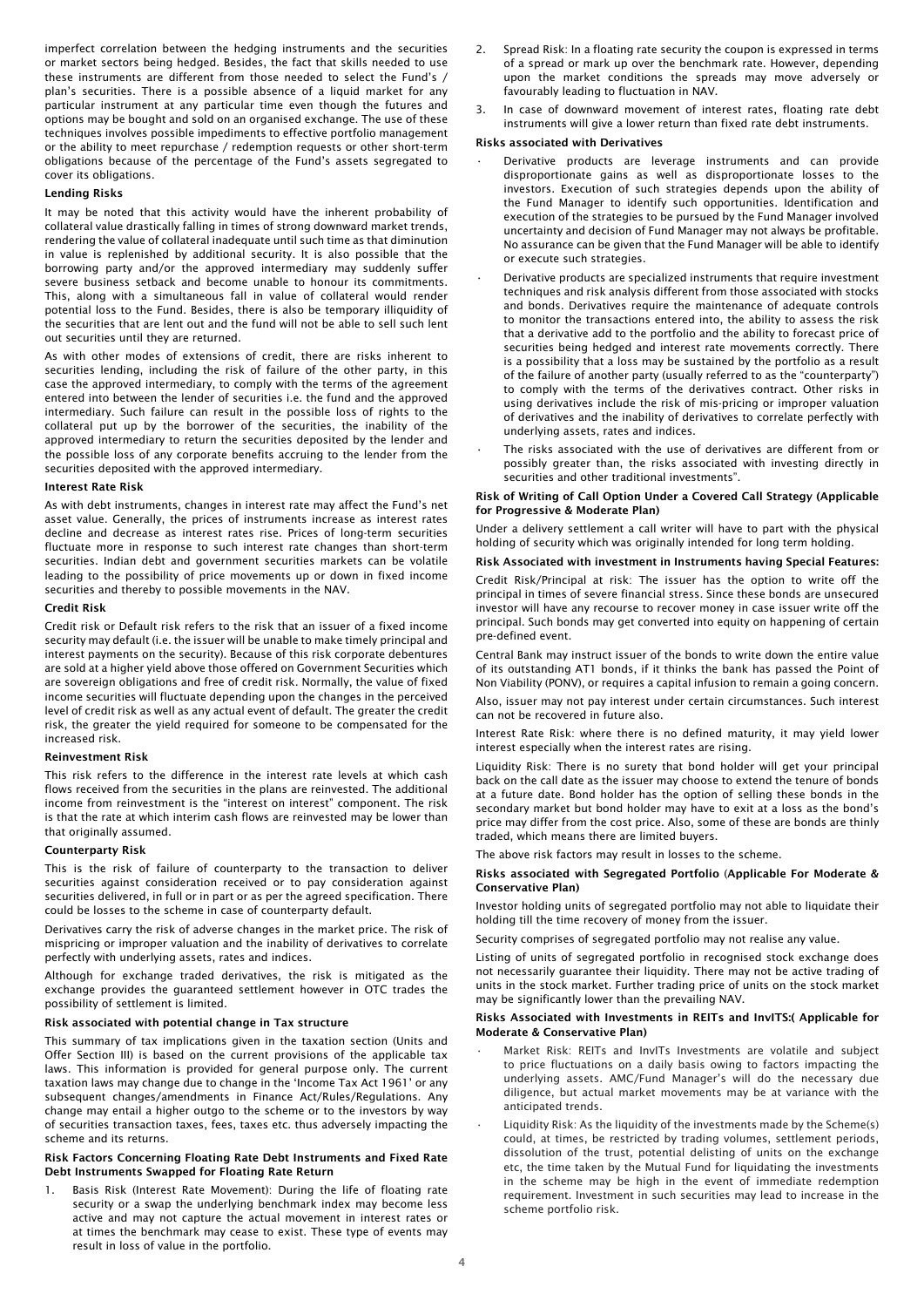- Reinvestment Risk: Investments in REITs & InvITs may carry reinvestment risk as there could be repatriation of funds by the Trusts in form of buyback of units or Income Distribution Cum Capital Withdrawal payouts, etc. Consequently, the proceeds may get invested in assets providing lower returns.
- Regulatory/Legal Risk: REITs and InvITs being new asset classes, rights of unit holders such as right to information etc. may differ from existing capital market asset classes under Indian Law.

## Disclosures / Risk Factors with respect to investment in Securitized Debt:

Securitized Debt such as Mortgage Backed Securities ("MBS") or Asset Backed Securities ("ABS") is a financial instrument (bond) whose interest and principal payments are backed by an underlying cash flow from another asset. Asset Securitization is a process whereby commercial or consumer credits are packaged and sold in the form of financial instruments. A typical process of asset securitization involves sale of specific receivables to a Special Purpose Vehicle (SPV) set up in the form of a trust or a company.

The SPV in turn issues financial instruments (promissory notes, participation certificates or other debt instruments) also referred to as "Securitized Debt" to the investors evidencing the beneficial ownership of the investors in the receivables. The financial instruments are rated by an independent credit rating agency.

# Risks Associated with Securitized Debt

Risk due to prepayment: In case of securitized debt, changes in market interest rates and pre-payments may not change the absolute amount of receivables for the investors but may have an impact on the reinvestment of the periodic cash flows that an investor receives on securitized papers.

In the event of pre-payment of the underlying debt, investors may be exposed to changes in tenor and yield.

Liquidity Risk: Presently, despite recent legal developments permitting the listing of securitized debt instruments, the secondary market for securitized debt in India is not very liquid. Even if a more liquid market develops in the future, secondary transactions in such instruments may be at a discount to initial issue price due to changes in the interest rate structure.

Limited Recourse and Credit Risk: Certificates issued on investment in securitized debt represent a beneficial interest in the underlying receivables & there is no obligation on the issuer, seller or the originator in that regard. Defaults on the underlying loan can adversely affect the pay outs to the investors and thereby, adversely affect the NAV of the Fund. While it is possible to repossess and sell the underlying asset, various factors can delay or prevent repossession & the price obtained on sale of such assets may be low.

Bankruptcy Risk: If the originator of securitized debt instruments in which the Fund invests is subject to bankruptcy proceedings and the court in such proceedings concludes that the sale of the assets from originator to the trust was not a 'true sale', then the Fund could experience losses or delays in the payments due. Normally, care is taken in structuring the securitization transaction so as to minimize the risk of the sale to the trust not being construed as a 'true sale'.

Risk of Co-mingling: Servicers in a securitization transaction normally deposit all payments received from the obligors into a collection account. However, there could be a time gap between collection by a servicer and depositing the same into the collection account. In this interim period, collections from the loan agreements by the servicer may not be segregated from other funds of the servicer. If the Servicer fails to remit such funds due to investors, investors in the Fund may be exposed to a potential loss.

#### Risks associated with investing in Securities Segment and Tri-party Repo trade settlement:

The mutual fund is a member of securities segment and Tri-party Repo trade settlement of the Clearing Corporation of India (CCIL). All transactions of the mutual fund in government securities and in Tri-party Repo trades are settled centrally through the infrastructure and settlement systems provided by CCIL; thus reducing the settlement and counterparty risks considerably for transactions in the said segments. The members are required to contribute an amount as communicated by CCIL from time to time to the default fund maintained by CCIL as a part of the default waterfall (a loss mitigating measure of CCIL in case of default by any member in settling transactions routed through CCIL). CCIL shall maintain two separate Default Funds in respect of its Securities Segment, one with a view to meet losses arising out of any default by its members from outright and repo trades and the other for meeting losses arising out of any default by its members from Triparty Repo trades. The mutual fund is exposed to the extent of its contribution to the default fund of CCIL, in the event that the contribution of the mutual fund is called upon to absorb settlement/default losses of another member by CCIL, as a result the scheme may lose an amount equivalent to its contribution to the default fund.

#### Risk associated with investing in Repo of Corporate Bond Securities (Applicable for Conservative Plan)

To the extent the scheme invests in Repo of Corporate Bond Securities, the scheme will be subject to following risks –

• Corporate Bond Repo will be subject to counter party risk.

- The Scheme will be exposed to credit risk on the underlying collateraldownward migration of rating. The scheme may impose adequate haircut on the collateral to cushion against any diminution in the value of the collateral. Collateral will require to be rated AA and above rated where potential for downgrade/default is low. In addition, appropriate haircuts are applied on the market value of the underlying securities to adjust for the illiquidity and interest rate risk on the underlying instrument.
- Liquidity of collateral: In the event of default by the counterparty, the scheme would have recourse to recover its investments by selling the collateral in the market. If the underlying collateral is illiquid, then the Mutual Fund may incur an impact cost at the time of sale (lower price realization).

#### Risk mitigation measures for equity and related investments:

Investment in equity has an inherent market risk which cannot be mitigated generally. However, following measures have been implemented with an objective to mitigate/control other risks associated with equity investing:

| <b>Nature of Risk</b>     | <b>Measures to Mitigate Risk</b>                                                                                                                    |  |
|---------------------------|-----------------------------------------------------------------------------------------------------------------------------------------------------|--|
| <b>Regulatory Risk</b>    | Online monitoring of various exposure limits by the<br>Front Office System.                                                                         |  |
|                           | Also as a back up, manual controls are also<br>implemented.                                                                                         |  |
| Poor Portfolio            | Pre approved universe of stocks based on strong<br>fundamental research.                                                                            |  |
| Quality                   | New stock addition only with the prior approval of<br>investment committee.                                                                         |  |
|                           | Periodical review of stock wise profit & loss.                                                                                                      |  |
| Performance Risk          | Review of fund performance vis. a vis. benchmark<br>index as well as peer group.                                                                    |  |
| <b>Liquidity Risk</b>     | Periodical review of the liquidity position of each<br>scrip (Market capitalization, average volume in the<br>market vis. a vis. Portfolio Holding) |  |
|                           | Cap on maximum single sector exposure.                                                                                                              |  |
| <b>Concentration Risk</b> | Cap on maximum single stock exposure.                                                                                                               |  |
|                           | Exposure to minimum 'X' number of stocks / sectors<br>in a portfolio.                                                                               |  |

Further, with respect to investments in overseas securities, apart from other risks, there is an inherent risk of currency fluctuation which can not be mitigated. However, the fund will strive to minimize such risk by hedging in the FOREX market as and when permitted.

# Risk Mitigation measures for Debt and related Investments:

| Nature of Risk     | Measures to mitigate risk                                                                                                                                                                                                                 |
|--------------------|-------------------------------------------------------------------------------------------------------------------------------------------------------------------------------------------------------------------------------------------|
| Liquidity Risk     | Focus on good quality paper at the time of<br>portfolio construction<br>Portfolio exposure spread over various maturity<br>buckets.                                                                                                       |
| <b>Credit Risk</b> | In house dedicated team for credit appraisal<br>Issuer wise exposure limit<br>Rating grade wise exposure limit<br>Independent rating of fund portfolio by<br>recognized rating agency.<br>Periodical portfolio review by the Board of AMC |
| Interest Rate Risk | Close watch on the market events<br>Active duration management<br>Cap on Average Portfolio maturity depending<br>upon the fund objective and strategy<br>Portfolio exposure spread over various<br>maturities.                            |
| Regulatory Risk    | Online monitoring of various exposure limits by the<br>Front Office System also as a back up, manual control<br>are implemented.                                                                                                          |

Further, the Investment Manager endeavours to invest in REITs/InvITs, where adequate due diligence and research has been performed by the Investment Manager. The Investment Manager also relies on their own research as well as third party research. The analysis will focus, amongst others, on the predictability and strength of cash flows, value of assets, capital structure, business prospects, policy environment, strength of management, responsiveness to business conditions, etc.

#### Investment Strategies

Everyone wants to lead a comfortable retirement. However, without adequate planning it probably won't happen. People are living longer than ever before, which is obviously good news, but that means retirement is becoming more expensive.

Retirement planning means setting aside of money or assets for the purpose of deriving some income during old age. This is to be done before reaching retirement age. But the process of retirement planning is based on a person's desired retirement age and lifestyle.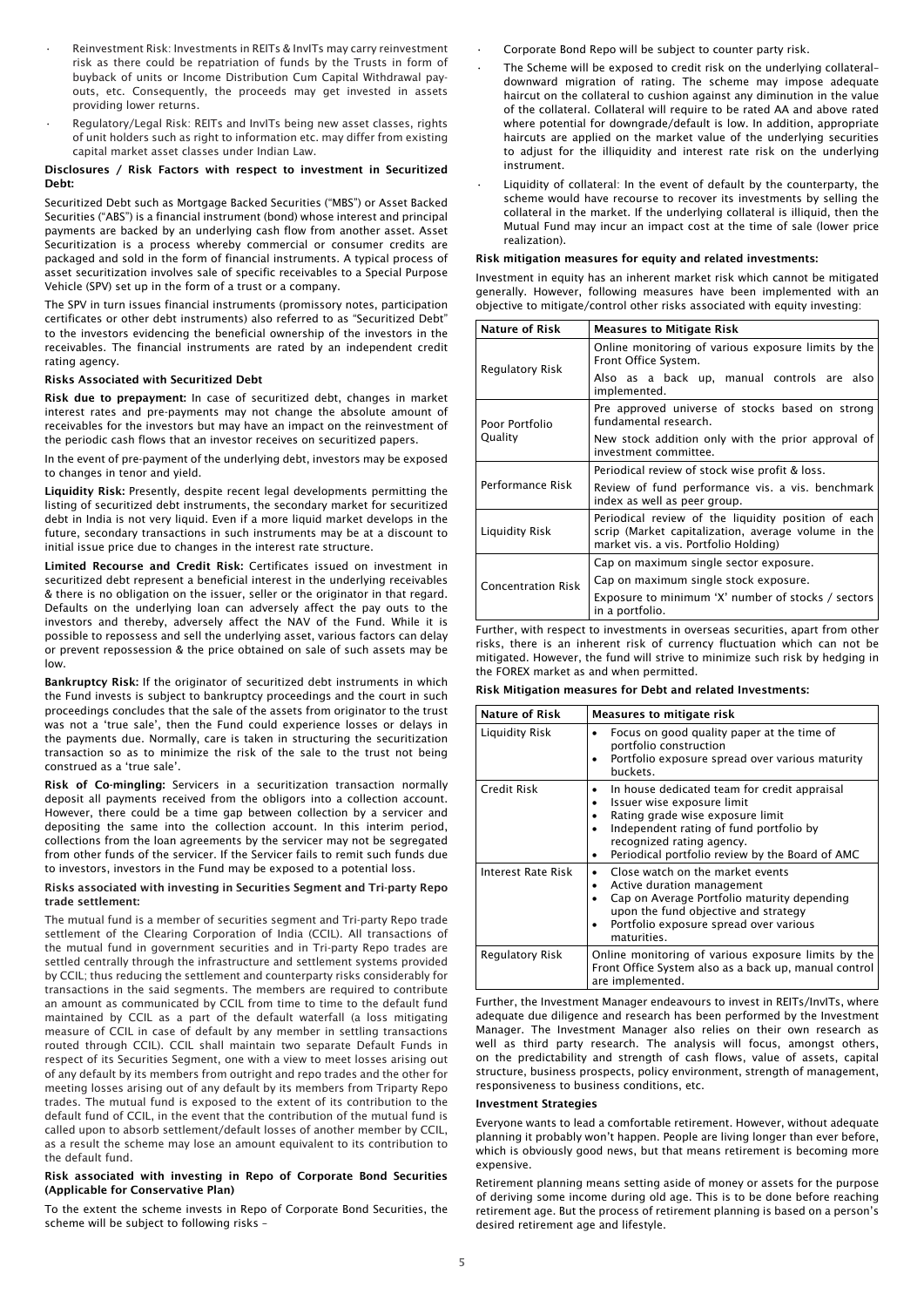The importance of retirement planning cannot be overstated. Retirement planning begins with setting clearly defined life goals and putting together a financial plan to achieve those goals upon retirement.

Apart from starting early which gives the advantage of compound growth, the next most important thing is to select the appropriate asset classes & appropriate allocation of savings over various asset classes which ensure a smooth fulfillment of the pre-set goals.

Concept of retirement planning has changed over the years. Retirement planning in the 21st century needs a different set of considerations from what it used to be. The current employment conditions have changed. In the past, Social Security Benefits, Personal savings and Defined Benefit Pension were considered main resources for leading a comfortable retired life. In present scenario, one cannot solely depend on these resources.

"Tata Retirement Savings Fund" is a carefully structured suite of Plans designed to meet investment needs for retirement planning. Not only do unitholders have a choice of three plans within the Fund, but also it is easier for unitholders to move between Plans as their needs change.

Each plan under the Fund shall follow a different investment pattern / style to cater the need different investor classes at different stages of their lifecycle. Accordingly:

Progressive Plan shall focus on the need & risk appetite of young age people and shall aim to provide long term growth by investing at-least 85% of its net assets in equity and equity related instruments. This plan may also invest upto 15% of its net assets into debt securities.

Moderate Plan shall focus on the need and risk appetite of middle age people shall aim to provide growth along with the increased exposure towards debt securities as compare to the Progressive Plan. This plan shall, at-least 15% of its net assets, compulsory invest into debt securities and restricts its exposure to equity to a maximum of 85% of the net assets.

Conservative Plan shall focus on the need & risk appetite of elder age people and shall aim on the preservation of capital along with the steady income stream by investing at least 70% of its net assets into debt and money market instruments. However, in order to get a long term investment advantage, this plan may also invest in to equities to a maximum extent of 30% of its net assets.

Depending upon the investment opportunities as may arise from time to time; plans under the fund may also invest in overseas securities.

The plans may also use the derivatives to manage the risks and to take the advantage of price differentiation in two segments and to rebalance the portfolios.

While investing in equities, the Fund will emphasise on investment in well managed, quality companies with above average growth prospects that can be purchased at a reasonable price. Typically, these companies will be highly competitive, with a large and growing market share. In selecting specific stocks, the Asset Management Company will consider and evaluate amongst various criteria networth, consistent growth, strong cash flows, high return on capital etc. Investment in fixed income securities (wherever possible) will be mainly in investment grade listed / unlisted securities. In case of investment in debt instruments that are not rated, specific approval of the Board of AMC and Trustee Company will be taken.

While investing in debt securities, the Fund would invest in companies based on various criteria including sound professional management, track record, industry scenario, growth prospectus, liquidity of the securities, etc. The Fund will emphasise on well managed, quality companies with above average growth prospectus whose securities can be purchased at a good yield and whose debt securities are concerned investments (wherever possible) will be mainly in securities listed as investments grade by a recognised authority like The Credit Rating and Information Services of India Limited (CRISIL), ICRA Limited (formerly, Investment Information and Credit Rating Agency of India Limited), Credit Analysis and Research Limited (CARE) etc. In case of investments in debt instruments that are not rated, specific approval of the Board will be taken except in case of Government Securities being sovereign bonds. However, in case of investment in unrated securities prior board approval is not necessary if investment in within the parameters as stipulated by the board.

#### All the three plans under the fund may have similar securities. However, the exact proportion of such securities will depend upon the asset allocation of the respective plan.

#### Restrictions on Investments (as per seventh schedule of SEBI {Mutual Funds} Regulations 1996)

1. A mutual fund scheme shall not invest more than 10% of its NAV in debt instruments comprising money market instruments and non-money market instruments issued by a single issuer which are rated not below investment grade by a credit rating agency authorized to carry out such activity under the Act. Such investment limit may be extended to 12% of the NAV of the scheme with the prior approval of the Board of Trustees and the Board of directors of the asset management company:

Provided that such limit shall not be applicable for investments in government securities, treasury bills and Tri Party Repo on government securities or treasury bills.

Provided further that investment within such limit can be made in mortgaged backed securitised debts which are rated not below investment grade by a credit rating agency registered with the Board:

1A.A mutual fund scheme shall not invest in unlisted debt instruments including commercial papers, except Government Securities and other money market instruments: Provided that Mutual Fund Schemes may invest in unlisted non-convertible debentures up to a maximum of 10% of the debt portfolio of the scheme subject to such conditions as may be specified by the SEBI from time to time:

Provided further that mutual fund schemes shall comply with the norms under this clause within the time and in the manner as may be specified by the SEBI:

Provided further that the norms for investments by mutual fund schemes in unrated debt instruments shall be specified by the SEBI from time to time.

Note:

- a) SEBI vide circular dt. 1st October 2019 & 28th April 2020 has issued following guidelines wrt investment in unlisted debt & money market instruments.
- b) Mutual fund scheme may invest in unlisted non-convertible debentures (NCDs) that have a simple structure (i.e with fixed and uniform coupon, fixed maturity period, without any options, fully paid up upfront, without any credit enhancements or structured obligations) and are rated and secured with coupon payment frequency on monthly basis.
- c) SEBI vid Circular dt. 28th April 2020 has allowed the existing unlisted NCDs to be grandfathered till maturity, such NCDS are herein referred to as "identified NCDs.

Accordingly, mutual funds schemes can transact in such identified NCDs and the criteria specified in point (b) above shall not be applicable for such identified NCDs, Subject to compliance with investment due diligence and all other applicable.

investment restrictions as given below:-

d) Maximum investment in unlisted NCDs will be 10 % of the debt portfolio of the scheme

SEBI vide Circular SEBI/HO/ IMD/ DF2 / CIR/P / 2019/104 dated October 01, 2019 has allowed the existing unlisted NCDsto be grandfathered till maturity, however SEBI vide circular number SEBI/HO/IMD/DF2/ CIR/P/2020/75 dated 28th April 2020 clarified that the grandfathering of the identified NCDs is applicable across the mutual fund industry. Accordingly, mutual funds can transact in such identified NCDs.All fresh investments by mutual fund schemes in CPs would be made only in CPs which are listed or to be listed.

- e) investment in unrated debt and money market instruments, other than government securities, treasury bills, derivative products such as Interest Rate Swaps (IRS), Interest Rate Futures (IRF), etc. by mutual fund schemes shall be subject to the following:
- I. Investments should only be made in such instruments, including bills rediscounting, usance bills, etc., that are generally not rated and for which separate investment norms or limits are not provided in SEBI (Mutual Fund) Regulations, 1996 and various circulars issued thereunder.
- II. Exposure of mutual fund schemes in such instruments, shall not exceed 5% of the net assets of the schemes.
- III. All such investments shall be made with the prior approval of the Board of AMC and the Board of trustees.
- f) Restrictions on Investment in debt instruments having Structured Obligations / Credit Enhancements:

The investment of mutual fund schemes in the following instruments shall not exceed 10% of the debt portfolio of the schemes and the group exposure in such instruments shall not exceed 5% of the debt portfolio of the schemes:

- I. Unsupported rating of debt instruments (i.e. without factoring-in credit enhancements) is below investment grade
- and
- II. Supported rating of debt instruments (i.e. after factoring-in credit enhancement) is above investment grade.
- III. Investment limits as mentioned above shall not be applicable on investments in securitized debt instruments, as defined in SEBI (Public Offer and Listing of Securitized Debt Instruments) Regulations 2008.
- IV. Investment in debt instruments, having credit enhancements backed by equity shares directly or indirectly, shall have a minimum cover of 4 times considering the market value of such shares.
- 2. No Mutual Fund under all its Schemes should own more than 10% of the Companies paid-up capital carrying voting rights.
- 3. Transfers of investments from one scheme to another scheme in the same mutual fund shall be allowed only if:-
- (a) such transfers are done at the prevailing market price for quoted instruments on spot basis.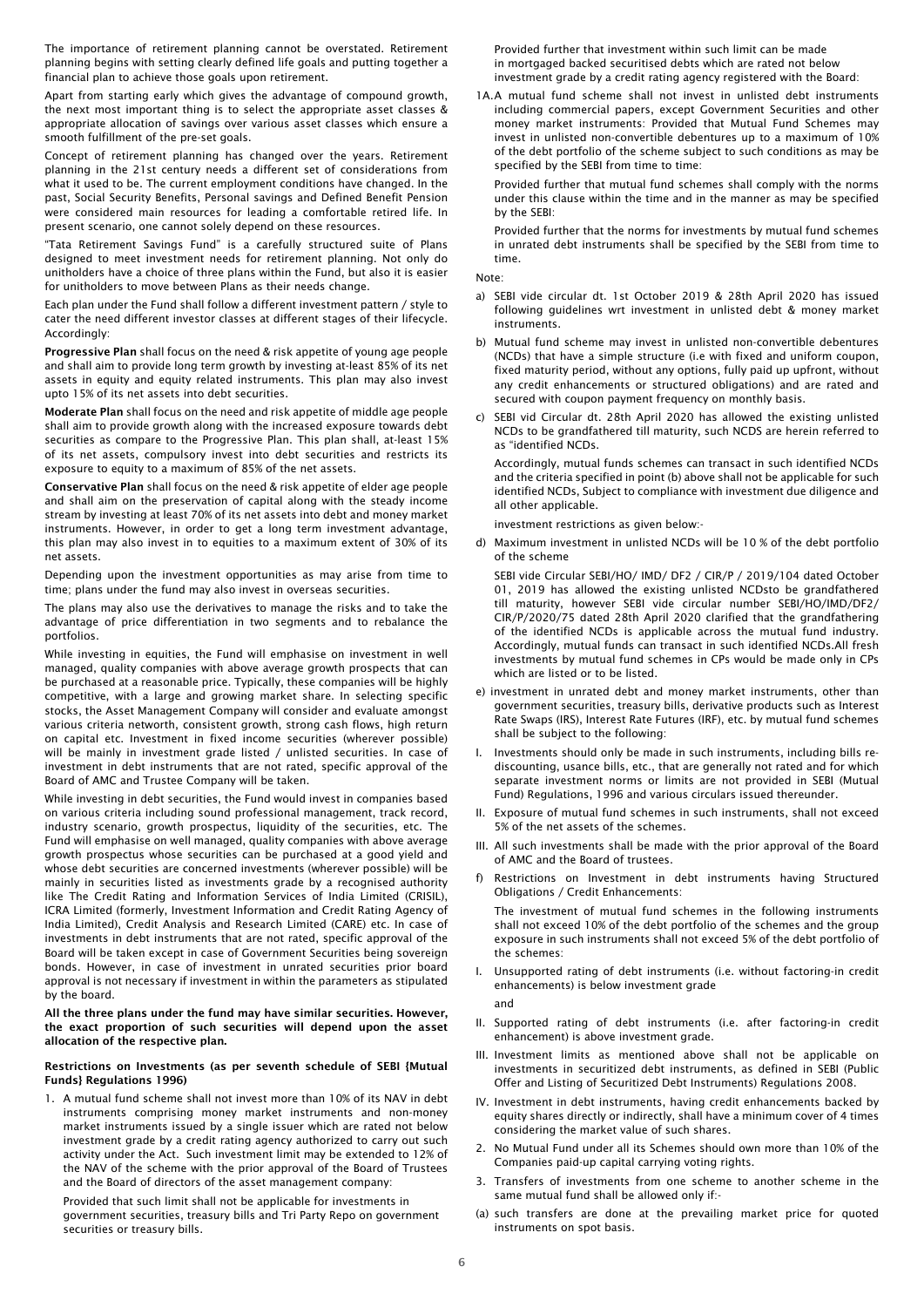Explanation- "spot basis" shall have same meaning as specified by stock exchange for spot transactions.

(b) the securities so transferred shall be in conformity with the investment objective of the scheme to which such transfer has been made.

^Note: SEBI vide circular no SEBI/HO/IMD/DF4/CIR/P/2019/102 dt. September 24, 2019 has prescribed the methodology for determination of price to be considered for inter scheme transfers. The additional safeguard prescribed by SEBI vide circular No. SEBI/HO/IMD/DF4/ CIR/P/2020/202 dated October 8, 2020 will be followed.

- 4. A scheme may invest in another scheme under the same asset management company or any other mutual fund without charging any fees, provided that aggregate interscheme investment made by all schemes under the same management or in schemes under the management of any other asset management company shall not exceed 5% of the net asset value of the mutual fund.
- 5. Every mutual fund shall buy and sell securities on the basis of deliveries and shall in all cases of purchases, take delivery of relevant securities and in all cases of sale, deliver the securities:

Provided that a mutual fund may engage in short selling of securities in accordance with the framework relating to short selling and securities lending and borrowing specified by the Board:

Provided further that a mutual fund may enter into derivatives transactions in a recognized stock exchange, subject to the framework specified by the Board."

- 6. Every mutual fund shall, get the securities purchased or transferred in the name of the mutual fund on account of the concerned scheme, wherever investments are intended to be of long term nature.
- 7. Pending deployment of funds of a Scheme in terms of investment objectives of the scheme, a mutual fund may invest them in short term of schedule commercial banks, subject to SEBI circular no. SEBI/ IMD/CIR No. 1/91171/07 dated April 16, 2007 and SEBI/HO /IMD/ DF4/ CIR/P /2019/093 dated August 16,2019 and SEBI/HO/IMD/DF2/ CIR/P/2019/101 dated September 20,2019.
- 8. No mutual fund scheme shall make any investment in;
- a) any unlisted security of an associate or group company of the sponsor; or
- b) any security issued by way of private placement by an associate or group company of the sponsor; or
- c) the listed securities of group companies of the sponsor which is in excess of 25% of the net assets of the schemes.
- 9. No Mutual Fund Schemes shall invest more than 10% of its NAV in the equity shares or equity related instruments of any Company.

Provided that, the limit of 10 per cent shall not be applicable for investments in case of index fund or sector or industry specific scheme.

- 9A)No scheme of a mutual fund shall make any investment in any fund of fund scheme.
- 10.All investments by the scheme in equity shares and equity related instruments shall only be made provided such securities are listed or to be listed.
- 11.The total exposure of the Scheme in a particular sector (excluding investments in Bank CDs, Tri-Party Repo, G-Secs, T-Bills, short term deposits of scheduled commercial banks and AAA rated securities issued by Public Financial Institutions & Public Sector Banks) shall not exceed 20% of the net assets of the scheme.

Provided that an additional exposure to financial services sector not exceeding 10% (revised)of the net assets of the scheme shall be allowed only by way of increase in exposure to Housing Finance Companies (HFCs);

Further, an additional exposure of 5% of the net assets of the scheme has been allowed for investments in securitized debt instruments based on retail housing loan portfolio and/or affordable housing loan portfolio.

However, the overall exposure in HFCs shall not exceed the sector exposure limit of 20% of the net assets of the scheme.

Provided further that the additional exposure to such securities issued by HFCs are rated AA and above and these HFCs are registered with National Housing Bank (NHB).

Notes

- If security/issuer is rated by two or more credit rating agencies, the investment Committee will decide the credit rating agency who's rating to be considered for monitoring the sector exposure limit.
- In case of investment in short term securities like money market instruments or debentures/bonds upto 1 year maturity, long term rating of the issuer will be considered for monitoring the sector exposure limit.
- 12.Total Exposure of debt schemes of the fund in a group (excluding investments in securities issued by Public Sector Units, Public Financial Institutions and Public Sector Banks) shall not exceed 20% of the net assets of the scheme. Such investment limit may be extended to 25% of the net assets of the scheme with the prior approval of the Trustees.

Additional Provision: The investments in debt and money market instruments of group companies of both the sponsor and the AMC shall not exceed 10% of the net assets of the scheme. Such investment limit may be extended to 15% of the net assets of the scheme with the prior approval of the Trustees.

- 13.The Scheme shall not borrow except to meet temporary liquidity needs of the mutual funds for the purpose of repurchase/ redemption of units or payment of interest or income distribution to the unitholders. The fund shall not borrow more than 20 per cent of the net asset of the scheme and the duration of such a borrowing shall not exceed a period of six months.
- 14.No mutual fund under all its schemes shall own more than 10% of units issued by a single issuer of REIT and InvIT; and

A mutual fund scheme shall not invest -

- a) more than 10% of its NAV in the units of REIT and InvIT; and
- b) more than 5% of its NAV in the units of REIT and InvIT issued by a single issue
- 15. Participation in Repo in Corporate Debt Securities is subject to the following restriction:
- Gross exposure to corporate bond repo transaction should be not more than 10 % of the net asset of the scheme.
- The Scheme will participate in repo transactions only in AA and above rated corporate debt securities.
- The Scheme may borrow through repo transactions (for redemption/ payout) only if the tenor of the transaction does not exceed a period of six months and aggregate borrowing is note more than 20% of net assets of the Scheme.
- 16. Investment in Instruments having Special Features (like subordination to equity (absorbs losses before equity capital) and /or convertible to equity upon trigger of a pre-specified event for loss absorption, Additional Tier I bonds and Tier 2 bonds issued under Basel III framework etc) shall has to follow the following prudential limit:
- i. No Mutual Fund under all its schemes shall own more than 10% of such instruments issued by a single issuer.

## ii. A Mutual Fund scheme shall not invest

- a. more than 10% of its NAV of the debt portfolio of the scheme in such instruments; and
- b. more than 5% of its NAV of the debt portfolio of the scheme in such instruments issued by a single issuer.
	- The above investment limit for a mutual fund scheme shall be within the overall limit for debt instruments issued by a single issuer, as specified at clause 1 of the Seventh Schedule of SEBI (Mutual Fund) Regulations, 1996, and other prudential limits with respect to the debt instruments.

# Restrictions with respect to Overseas Investments:

SEBI Vide Circular SEBI/HO/IMD/DF3/CIR/P/2020/225 dated November 5,2020 & SEBI/HO/IMD/IMD-II/DOF3/P/CIR/2021/571 June 03, 2021 permitted mutual fund to invest overseas , as follows :

Mutual Funds can make overseas investments subject to a maximum of US \$ 1 billion per Mutual Fund, within the overall industry limit of US \$ 7 billion. US \$ 50 million would be reserved for each Mutual Fund individually, within the overall industry limit of US \$ 7 billion.

Mutual Funds can make investments in overseas Exchange Traded Fund (ETF(s)) subject to a maximum of US \$ 300 million per Mutual Fund, within the overall industry limit of US \$ 1 billion.

SEBI vide circular dt. September 26, 2007 has permitted mutual funds to invest in following types of foreign securities:

- ADRs/GDRs issued by Indian companies or foreign companies, Equity of overseas companies listed on recognized stock exchanges overseas
- initial and follow on public offering for listing at recognized stock exchange overseas
- Foreign debt securities in the countries with fully convertible currencies, short term as well as long term debt instruments with rating not below investment grade by accredited/registered credit rating agencies
- Money market instruments rated not below investment grade
- Repos in the form of investment, where the counterparty is rated not below investment grade; repos should not however, involve any
- borrowing of funds by mutual funds
- Government securities where the countries are rated not below investment grade
- Derivatives traded on recognized stock exchanges overseas only for hedging and portfolio balancing with underlying as securities
- Short term deposits with banks overseas where the issuer is rated not below investment grade
- Units/securities issued by overseas mutual funds or unit trusts registered with overseas regulators and investing in (a) aforesaid securities, (b)Real Estate Investment Trusts (REITs) listed in recognized stock exchanges overseas or (c) unlisted overseas securities (not exceeding 10% of their net assets).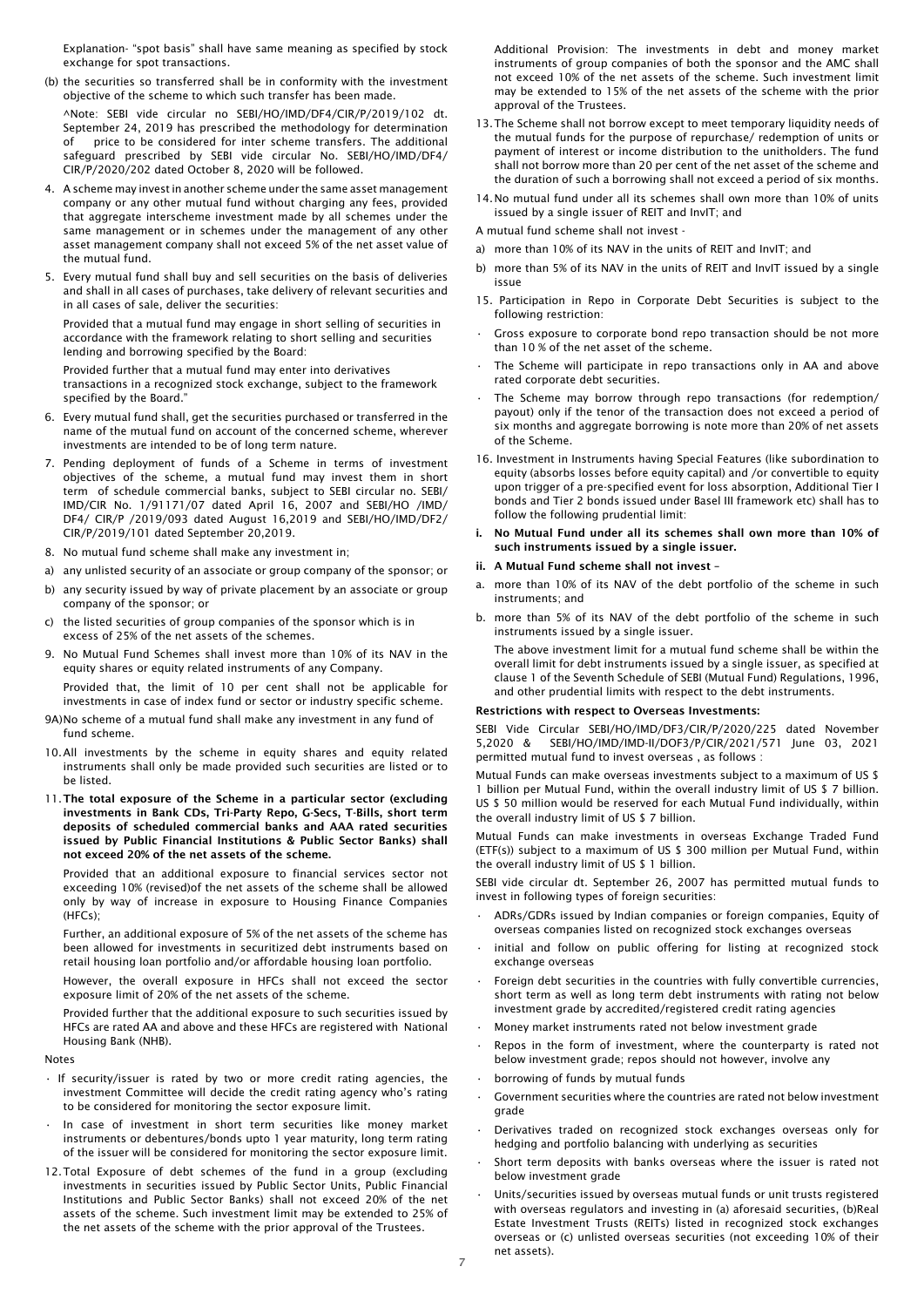Portfolio of overseas / foreign securities shall be managed by a dedicated Fund Manager. While selecting the securities, the Fund Manager may rely on the inputs received from internal research or research conducted by external agencies in various geographies. The fund may also appoint overseas investment advisors / managers to advise / manage portfolio of foreign securities.

The investment in such Overseas Financial Assets shall not exceed the limit as may be imposed by SEBI/ RBI from time to time.

AMC believes that overseas securities offer investment and portfolio diversification opportunities into multi-market and multicurrency products. However, such investments also entail additional risks. The Fund may, where necessary, appoint other intermediaries of repute as advisors, sub-managers, or sub custodians for managing and administering such investments. The appointment of such intermediaries shall be in accordance with the applicable requirements, if any, of SEBI.

To manage risk associated with foreign currency and interest rate exposure and for efficient portfolio management, the fund may use derivatives such as cross currency swaps etc. The use of derivatives would be in accordance with the prevailing regulations.

These investment limitations / parameters (as expressed / linked to the net asset / net asset value / capital) shall in the ordinary course apply as at the date of the most recent transaction or commitment to invest, and changes do not have to be effected merely because, owing to appreciations or depreciations in value, or by reason of the receipt of any rights, bonuses or benefits in the nature of capital or of any scheme of arrangement or for amalgamation, reconstruction or exchange, or at any repayment or redemption or other reason outside the control of the Fund, any such limits would thereby be breached. If these limits are exceeded for reasons beyond its control, TAMPL shall adopt as a priority objective the remedying of that situation, taking due account of the interests of the Unitholders.

In addition, certain investment parameters (like limits on exposure to Sectors, Industries, Companies, etc.) may be adopted internally by TAMPL, and amended from time to time, to ensure appropriate diversification / security for the Fund. The Trustee Company / TAMPL may alter these above stated limitations from time to time, and also to the extent the SEBI (Mutual Funds) Regulations, 1996 change, so as to permit the Fund to make its investments in the full spectrum of permitted investments for mutual funds to achieve its investment objective. As such all investments of the Fund will be made in accordance with SEBI (Mutual Funds) Regulations, 1996, including Schedule VII thereof.

#### Investment by Asset Management Company

Apart from the above, TAMPL (the AMC) may invest in the scheme(s) on an ongoing basis, such amount, as they deem appropriate. The AMC shall not be entitled to charge any management fees on this investment in the scheme(s). Investments by the AMC will be in accordance with Regulation 25(17) of the SEBI (MF) Regulations, 1996.

As per regulation, the sponsors or asset management company (TAMPL) shall invest not less than one percent of the assets under management of the scheme or fifty lakh rupees, whichever is less, in the Growth option of the scheme and such investment will remain in the scheme till the scheme is wound up.

## PLANS AND OPTIONS

The Fund offers three plans viz. Progressive Plan, Moderate Plan and Conservative Plan.

## Regular Plan (For applications routed through Distributors) : Growth

Direct Plan (For applications not routed through Distributors): Growth

Default Plan: Investors are requested to note the following scenarios for the applicability of "Direct Plan (application not routed through distributor) or Regular Plan (application routed through distributor)" for valid applications received under the plan of the scheme:

| Scenario | <b>Broker Code</b><br>mentioned by the<br>investor | Plan mentioned by<br>the investor | Default Plan to be<br>captured |
|----------|----------------------------------------------------|-----------------------------------|--------------------------------|
|          | Not mentioned                                      | Not mentioned                     | Direct Plan                    |
| 2        | Not mentioned                                      | Direct Plan                       | Direct Plan                    |
| 3        | Not mentioned                                      | Regular Plan                      | Direct Plan                    |
| 4        | Mentioned                                          | Direct Plan                       | Direct Plan                    |
| 5        | Direct Plan                                        | Not Mentioned                     | Direct Plan                    |
| 6        | Direct Plan                                        | Regular Plan                      | Direct Plan                    |
| 7        | Mentioned                                          | Regular Plan                      | Regular Plan                   |
| 8        | Mentioned                                          | Not Mentioned                     | Regular Plan                   |

In cases of wrong/ invalid/ incomplete ARN codes mentioned on the application form, the application shall be processed under Regular Plan. The AMC shall contact and obtain the correct ARN code within 30 calendar days of the receipt of the application form from the investor/ distributor. In case, the correct code is not received within 30 calendar days, the AMC shall reprocess the transaction under Direct Plan from the date of application without any exit load.

## APPLICABLE NAV (AFTER THE SCHEME OPENS FOR REPURCHASE)

Applicable NAV for Subscription / Switch-in: Cut Off Timing 3.00 pm:

| <b>Particulars</b>                                                                                                                                                                                                                                                                                                                                                                                                             | Applicable NAV |
|--------------------------------------------------------------------------------------------------------------------------------------------------------------------------------------------------------------------------------------------------------------------------------------------------------------------------------------------------------------------------------------------------------------------------------|----------------|
| Valid applications received (time-stamped) upto 3.00 p.m. The closing NAV of the<br>and where the funds for the entire amount are available for   same day.<br>utilization before the cut-off time i.e. credited to the bank<br>account of the scheme before the cut-off time.                                                                                                                                                 |                |
| Valid applications received (time-stamped) after 3.00 p.m. The closing NAV of the<br>and where the funds for the entire amount are credited to   next Business Day.<br>the bank account of the scheme either on the same day<br>or before the cut-off time of the next Business Day i.e.<br>available for utilization before the cut-off time of the next<br><b>Business Day.</b>                                              |                |
| Valid applications received (time-stamped) upto 3.00 p.m. The closing NAV of the<br>and where the funds for the entire amount are credited to next Business Day.<br>the bank account of the scheme after the cut-off time on<br>the same day i.e. available for utilization after the cut-off<br>time of the Day.                                                                                                              |                |
| Where the application is time stamped any day before the The closing NAV of<br>credit of the funds to the scheme but the funds for the such<br>entire amount are credited to the bank account of the Business Day on which<br>scheme before the cut-off time on any subsequent Business funds are available for<br>Day i.e. available for utilization before the cut-off time on utilisation.<br>that subsequent Business Day. | subsequent     |

Realisation of funds means funds available to the AMC Scheme/Pool Account and not date and time of debit from Investor's account.

In case application is time stamped after cut off timing on any day, the same will be considered as deemed to be received on the next business day.

In case funds are realised after cut-off timing on any day, the same will be considered as deemed to be realised /available for utilisation on the next business day.

For Switch-ins including Systematic Investment Plan (SIP), Systematic Transfer Plan (STP) of any amount:

For determining the applicable NAV, the following shall be ensured:

- Application for switch-in is received before the applicable cut-off time.
- Funds for the entire amount of subscription / purchase as per the switchin request are credited to the bank account of the Scheme before the cut-off time, and the funds are available for utilization before the cut-off time.
- In case of switch/STP transactions, funds will be made available for utilization in the switch-in-scheme based on the redemption payout cycle of the switch out scheme.

For investments through systematic investment routes such as Systematic Investment Plans (SIP),

Systematic Transfer Plans (STP), etc. the units will be allotted as per the closing NAV of the day on which the funds are available for utilization by the Target Scheme irrespective of the installment date of the SIP, STP or record date of income distribution etc.

Redemption /Switch Out: In respect of application received upto 3 p.m., closing NAV of the day of receipt of application shall be applicable and in respect of application received after 3 p.m. closing NAV of next business day. Outstation cheques/demand drafts will not be accepted.

Valid application for "switch out" shall be treated as redemption and for "switch in" shall be treated as purchases and the relevant NAV of "Switch in" and "Switch Out" shall be applicable accordingly.

MINIMUM APPLICATION AMOUNT / NUMBER OF UNITS UNDER EACH PLAN

Progressive, Moderate & Conservative Plan:

Minimum Amount for Purchase / switch in:

Rs. 5,000/- and in multiples of Re. 1/- thereafter.

For additional investment by existing investor Rs. 1,000/- and in multiples of Re.1/- thereafter.

The repurchase / switch-in request can be made for a minimum of Rs. 500/- / 50 units or folio balance whichever is lower.

The minimum application amount and minimum redemption amount wherever specified in the concerned SIDs & KIMs will not be applicable for investment made in schemes of the Fund in compliance with the SEBI Circular SEBI/HO/IMD/IMD-I/DOF5/P/CIR/2021/553 dated April 28, 2021 read along with SEBI/HO/IMD/IMD-IDOF5/P/CIR/2021/624 dated September 20, 2021 (Alignment of interest of Designated Employees of Asset Management Companies (AMCs) with the Unitholders of the Mutual Fund Schemes).

There is no minimum amount requirement, in case of investors opting to switch "all units" from any existing schemes of Tata Mutual Fund to this Scheme

Compulsory Lock in Period : (w.e.f 19th March 2018)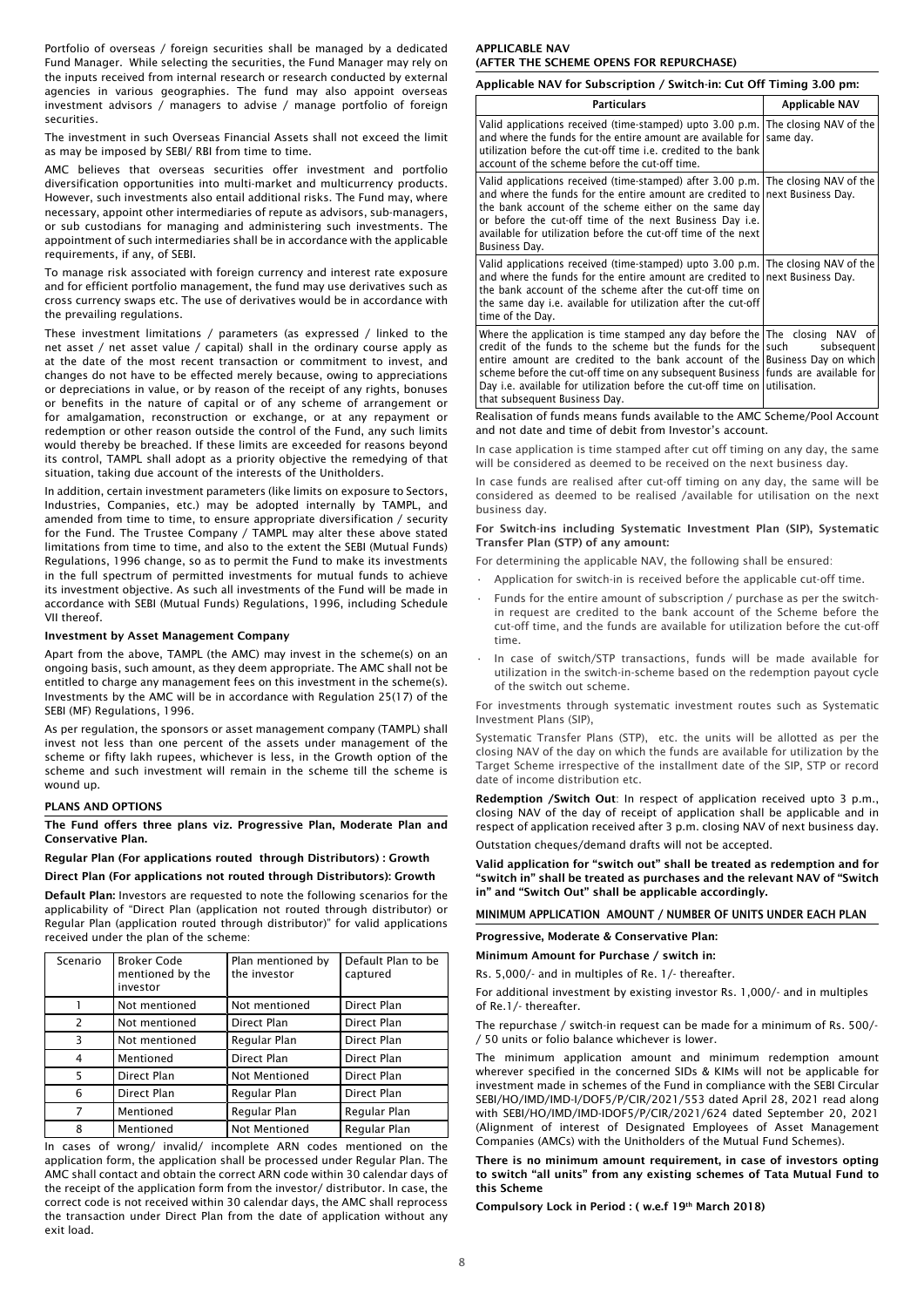Tata Retirement Savings Fund – Progressive Plan, Tata Retirement Savings Fund – Moderate Plan, Tata Retirement Savings Fund – Conservative Plan are categorized as open ended Retirement Solution Oriented Fund. These schemes shall have a compulsory lock-in period of 5 years or till retirement age whichever is earlier.

The said lock-in period will not be applicable to any existing investment by an investor, registered Systematic Investment Plan (SIP) / Systematic Transfer Plan (STP) before the date of implementation of changes.

Kindly note that lock in period is applicable when investor moves out of the Tata Retirement Savings Fund.

Lock in period shall not be applicable to Auto Switch facility or active switch of units among the three plans of Tata Retirement Savings Fund.

# DESPATCH OF REDEMPTION CHEQUE

The redemption proceeds will be dispatched to the unit holders within 10 business days of the date of acceptance of the redemption request at the authorised centre of the Tata Mutual Fund.

#### BENCHMARK INDEX

Progressive Plan – Nifty 500 TRI

Moderate Plan – CRISIL Hybrid 25+75 Aggressive Index

Conservative Plan – CRISIL Short Term Debt Hybrid 75+25 Fund Index

# INCOME DISTRIBUTION CUM CAPITAL WITHDRAWAL POLICY

Being a growth oriented fund, the fund, at present does not envisage any income distribution cum capital withdrawal. The AMC shall be liable to pay interest to the Unit Holders at such rate as may be specified by SEBI for the period of such delay in case of failure to dispatch income distribution proceeds (presently @ 15% per annum), in case the option is introduced later.

# NAME OF THE FUND MANAGER

Sonam Udasi (Equity Portfolio of Tata Retirement Savings Fund –Progressive, Moderate & Conservative Plan managing since 01.04.2016.)

Murthy Nagarajan (managing the debt portfolio of the scheme since 01.04.2017)

### NAME OF THE TRUSTEE COMPANY

Tata Trustee Company Private Limited

#### PERFORMANCE OF THE SCHEME

Performance of the Fund as on 31.03.2022

| Tata Retirement Savings Fund - Progressive Plan |                            |                                               |  |
|-------------------------------------------------|----------------------------|-----------------------------------------------|--|
| <b>Compounded Annualised</b><br><b>Returns</b>  | Scheme<br><b>Returns %</b> | <b>Benchmark Returns %</b><br>(Nifty 500 TRI) |  |
| Returns for Last 1 Year                         | 11.45                      | 22.29                                         |  |
| Returns for Last 3 Years                        | 12.03                      | 16.75                                         |  |
| Returns for Last 5 Years                        | 11.72                      | 14.55                                         |  |
| Returns Since Inception                         | 14.54                      | 14 28                                         |  |

| Tata Retirement Savings Fund - Moderate Plan   |                                   |                                                                         |  |
|------------------------------------------------|-----------------------------------|-------------------------------------------------------------------------|--|
| <b>Compounded Annualised</b><br><b>Returns</b> | <b>Scheme</b><br><b>Returns %</b> | <b>Benchmark Returns %</b><br>(Crisil Hybrid 25+75<br>Aggressive Index) |  |
| Returns for Last 1 Year                        | 11.59                             | 16.99                                                                   |  |
| Returns for Last 3 Years                       | 11.24                             | 15.25                                                                   |  |
| <b>Returns for Last 5 Years</b>                | 10.79                             | 13.48                                                                   |  |
| Returns Since Inception                        | 14.69                             | 13.24                                                                   |  |

| Tata Retirement Savings Fund - Conservative Plan |                                   |                                                                                      |  |
|--------------------------------------------------|-----------------------------------|--------------------------------------------------------------------------------------|--|
| <b>Compounded Annualised</b><br><b>Returns</b>   | <b>Scheme</b><br><b>Returns %</b> | <b>Benchmark Returns %</b><br>(Crisil Short Term Debt<br>Hybrid 75+25 Fund<br>Index) |  |
| Returns for Last 1 Year                          | 5.53                              | 9.15                                                                                 |  |
| Returns for Last 3 Years                         | 7.61                              | 10.41                                                                                |  |
| Returns for Last 5 Years                         | 7.04                              | 9.59                                                                                 |  |
| Returns Since Inception                          | 9.08                              | 10.08                                                                                |  |

Absolute returns for each financial year for the last 5 years

| Tata Retirement Savings Fund - Progressive Plan |                       |                                                |  |
|-------------------------------------------------|-----------------------|------------------------------------------------|--|
| <b>Financial Year</b>                           | Scheme<br>Returns (%) | <b>Benchmark Returns (%):</b><br>Nifty 500 TRI |  |
| 2021-2022                                       | 10.63                 | 20.67                                          |  |
| 2020-2021                                       | 59.54                 | 83.74                                          |  |
| 2019-2020                                       | $-18.68$              | $-26.91$                                       |  |
| 2018-2019                                       | 5.11                  | 9.73                                           |  |
| 2017-2018                                       | 17.67                 | 12.87                                          |  |



| Tata Retirement Savings Fund - Moderate Plan                                                                        |          |          |  |
|---------------------------------------------------------------------------------------------------------------------|----------|----------|--|
| Financial<br>Scheme<br><b>Benchmark Returns :Crisil Hybrid</b><br>25+75 Aggressive Index (%)<br>Returns (%)<br>Year |          |          |  |
| 2021-2022<br>10.89<br>15.83                                                                                         |          |          |  |
| 2020-2021                                                                                                           | 51.15    | 60.97    |  |
| 2019-2020                                                                                                           | $-16.46$ | $-16.87$ |  |
| 2018-2019                                                                                                           | 5.82     | 10.95    |  |
| 2017-2018                                                                                                           | 14.55    | 10.70    |  |



| Tata Retirement Savings Fund - Conservative Plan  |         |                                                                                  |  |
|---------------------------------------------------|---------|----------------------------------------------------------------------------------|--|
| Financial<br><b>Scheme</b><br>Returns (%)<br>Year |         | <b>Benchmark Returns (%) : Crisil Short Term</b><br>Debt Hybrid 75+25 Fund Index |  |
| 2021-2022                                         | 5.53    | 8.77                                                                             |  |
| 2020-2021                                         | 18.37   | 23.69                                                                            |  |
| 2019-2020                                         | $-0.18$ | 0.33                                                                             |  |
| 2018-2019                                         | 5.08    | 8.88                                                                             |  |
| 2017-2018                                         | 7 25    | 7.81                                                                             |  |



Past Performance may or may not be sustained in future. Performance given for Regular Plan Growth Option.

Additional Disclosure with respect to SEBI Circular: SEBI/HO/IMD/DF2/ CIR/2016/42 dated March 18, 2016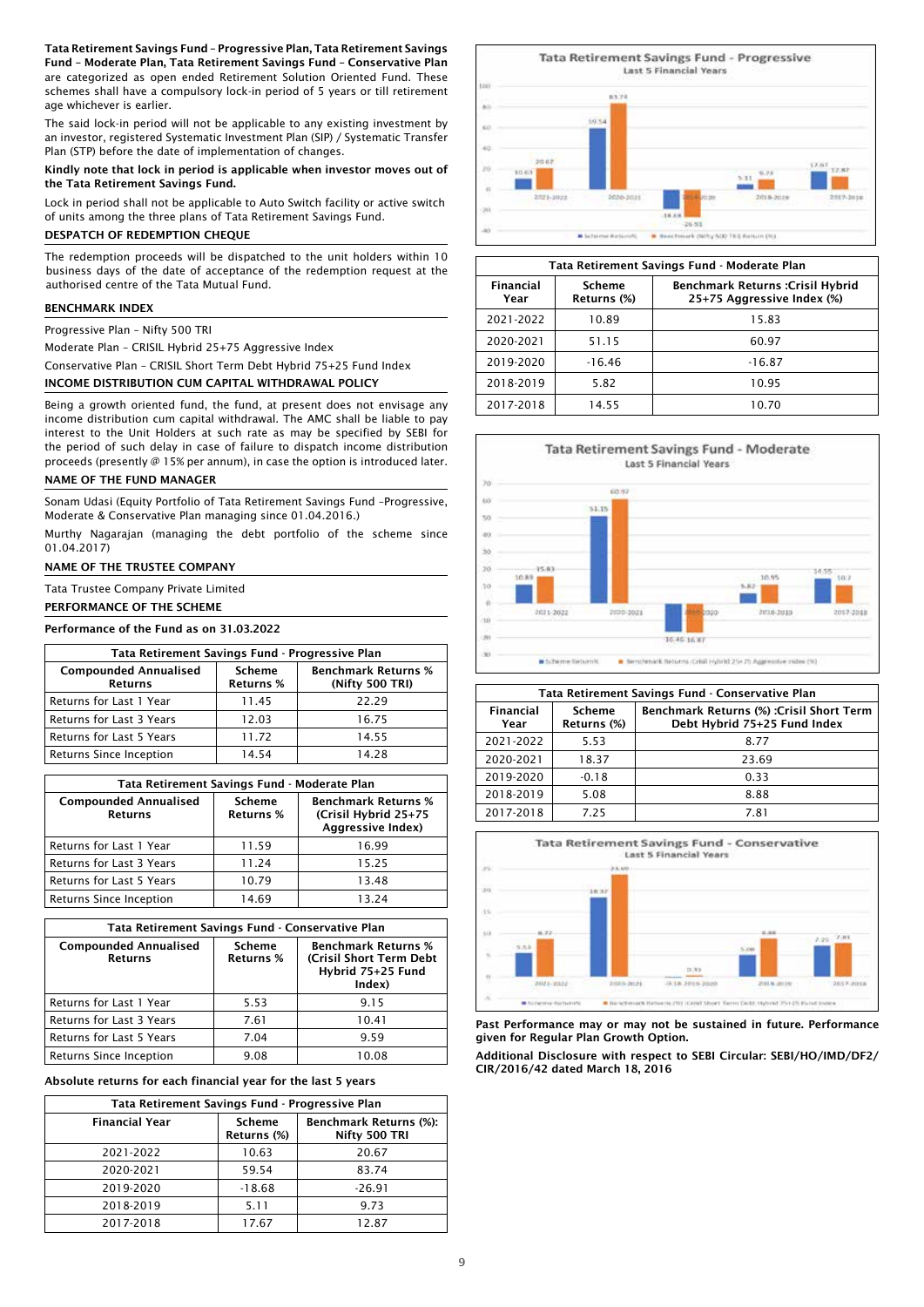#### Top 10 holdings by issuer in Progressive Plan as on 31.03.2022

| Name of Issuer                       | % of AUM |
|--------------------------------------|----------|
| <b>ICICI Bank Ltd.</b>               | 8.67     |
| Reliance Industries Ltd.             | 6.88     |
| Infosys Ltd.                         | 6.49     |
| HDFC Bank Ltd.                       | 5.39     |
| Tata Consultancy Services Ltd.       | 4.98     |
| ITC Ltd.                             | 3.84     |
| HCL Technologies Ltd.                | 2.90     |
| Axis Bank Ltd.                       | 2.46     |
| Sbi Cards & Payment Services         | 2.46     |
| Power Grid Corporation of India Ltd. | 2.35     |

#### Top 10 holdings by issuer in Moderate Plan as on 31.03.2022

| <b>Name of Issuer</b>          | % of AUM |
|--------------------------------|----------|
| <b>ICICI Bank Ltd.</b>         | 7.45     |
| Reliance Industries Ltd.       | 5.84     |
| Infosys Ltd.                   | 5.56     |
| HDFC Bank Ltd.                 | 4.60     |
| Tata Consultancy Services Ltd. | 4.24     |
| ITC Ltd.                       | 3.24     |
| <b>HCL Technologies Ltd.</b>   | 2.46     |
| Axis Bank Ltd.                 | 2.13     |
| Sbi Cards & Payment Services   | 2.10     |
| Polycab India Ltd.             | 1.97     |

#### Top 10 holdings by issuer in Conservative Plan as on 31.03.2022

| <b>Name of Issuer</b>                | % of AUM |
|--------------------------------------|----------|
| <b>GOI</b>                           | 39.95    |
| Power Finance Corporation Ltd.       | 5.61     |
| Bajaj Housing Finance Ltd            | 5.34     |
| Jamnagar Utilities & Power Ltd       | 5.16     |
| Varanasi Sangam Expressway Pvt. Ltd. | 4.91     |
| <b>ICICI Bank Ltd.</b>               | 4.29     |
| Maharashtra SDL                      | 2.73     |

The fortnightly/monthly portfolio of the Scheme-All plans shall be available in a user-friendly and downloadable format on the www.tatamutualfund.com

Funds Allocation towards various sectors as on 31.03.2022

# Tata Retirement Savings Fund - Progressive Plan

| <b>Sectors</b>                        | % of AUM |
|---------------------------------------|----------|
| <b>Financial Services</b>             | 26.99    |
| Information Technology                | 17.15    |
| <b>Consumer Durables</b>              | 9.88     |
| <b>Fast Moving Consumer Goods</b>     | 8.69     |
| Oil Gas And Consumable Fuels          | 7.92     |
| <b>Consumer Services</b>              | 5.86     |
| <b>Capital Goods</b>                  | 4.09     |
| <b>Construction Materials</b>         | 2.81     |
| Healthcare                            | 2.70     |
| Power                                 | 2.35     |
| <b>Automobile And Auto Components</b> | 2.00     |
| Diversified                           | 1.17     |
| Chemicals                             | 1.03     |

Funds Allocation towards various sectors as on 31.03.2022

Tata Retirement Savings Fund - Moderate Plan

| <b>Sectors</b>                    | % of AUM |
|-----------------------------------|----------|
| <b>Financial Services</b>         | 22.46    |
| Information Technology            | 14.75    |
| <b>Consumer Durables</b>          | 8.74     |
| <b>Fast Moving Consumer Goods</b> | 7.44     |
| Oil Gas And Consumable Fuels      | 6.74     |
| <b>Consumer Services</b>          | 4.00     |
| Capital Goods                     | 3.47     |
| <b>Construction Materials</b>     | 2.43     |
| Healthcare                        | 2.40     |
| Power                             | 1.82     |

| Automobile And Auto Components | 1.69  |
|--------------------------------|-------|
| Diversified                    | 1.15  |
| l Chemicals                    | 0.88  |
| Financial Services             | 22.46 |
| Information Technology         | 14.75 |

Funds Allocation towards various sectors as on 31.03.2022

Tata Retirement Savings Fund- Conservative Plan

| <b>Sectors</b>     | % of AUM |
|--------------------|----------|
| Sovereign          | 35.53    |
| Financial Services | 13.59    |
| Power              | 5.30     |
| Construction       | 4.19     |

Portfolio Turnover Ratio of Tata Retirement Savings Fund- Progressive Plan: 0.47. Times as on 31.03.2022 (for 13 Months).

Portfolio Turnover Ratio of Tata Retirement Savings Fund- Moderate Plan: 0.57 Times as on 331.03.2022 (for 13 Months).

Portfolio Turnover Ratio of Tata Retirement Savings Fund- Conservative Plan: 0.32 Times as on 31.03.2022 (for 13 Months).

# EXPENSES OF THE SCHEME

#### (i) Load Structure

Entry Load: Nil. (Entry Load is not applicable, w.e.f. August 01, 2009)

## Exit Load:

- a) If redeemed / switched-out on or after attainment of retirement age i.e. 60 years of age - Nil
- b) In case of Auto switch-out of units on occurrence of "Auto-switch trigger event" – Nil
- c) For Redemption of units before 61 Months from the date of allotment: 1% of the applicable NAV

[The scheme has a lock-in period of 5 years or till retirement age i.e., 60 Years (whichever is earlier)]

Exit Load Free Switch-outs\*: After completion of 5 years from the date of allotment, investors can avail exit load free switch from one plan to other plan of 'the Fund. However, this facility is available for a maximum six occasions during the tenure of investment in the Fund.

Switch-out before completion of 5 years from the date of allotment or switch-out to other schemes of 'Tata Mutual Fund' (i.e., other than switch between the plans of Tata Retirement Savings Fund) or switch-out beyond the allowed free occasions / times (i.e., 6 times) shall be subject to exit loads as mentioned in point (a, b & c) above.

Calculation of holding period – In case of switch-out (auto switch or otherwise) of units, before attainment of the retirement age, to other plans of this fund, holding period for the purpose of exit load will be the overall holding period in "Tata Retirement Savings Fund" (i.e. aggregate of the holding period in switch out plan as well as switch in plan).

\*It may please be noted that, those investors who avail this exit load free switch-out facility are required to re-register for the auto-switch facility form the plan to which they switch-in. However, auto-SWP facility shall remain in force and will be activated, upon attainment of the age of 60 years, from the plan to which they switch-in Bonus units and units issued on reinvestment of Income Distribution Cum Capital Withdrawals shall not be subject to exit load.

The AMC reserves the right to change/modify exit load, depending upon the circumstances prevailing at any given time. However, any change in the load structure will be applicable on prospective investment only. At the time of changing the load structure, the AMC will adopt the following measures:

- The addendum detailing the changes may be attached to Scheme Information Documents and Key Information Memorandum. The addendum may be circulated to all the distributors/brokers so that same can be attached to all Scheme Information Documents and Key information memoranda already in stock.
- The investor is requested to check the prevailing load structure of the scheme before investing. For any change in load structure arrangement may be made to display the addendum in the Scheme Information Document in the form of a notice in all the investor service centers and distributor/ brokers' office.
- The introduction of the exit load along with the details may be stamped in the acknowledgement slip issued to the investors on submission of the application form and may also be disclosed in the statement of accounts issued after the introduction of such load.
- A public notice shall be given in respect of such changed in one English daily newspaper having nationwide circulation as well as in a newspaper publishes in the language of region where the Head office of Mutual Fund is situated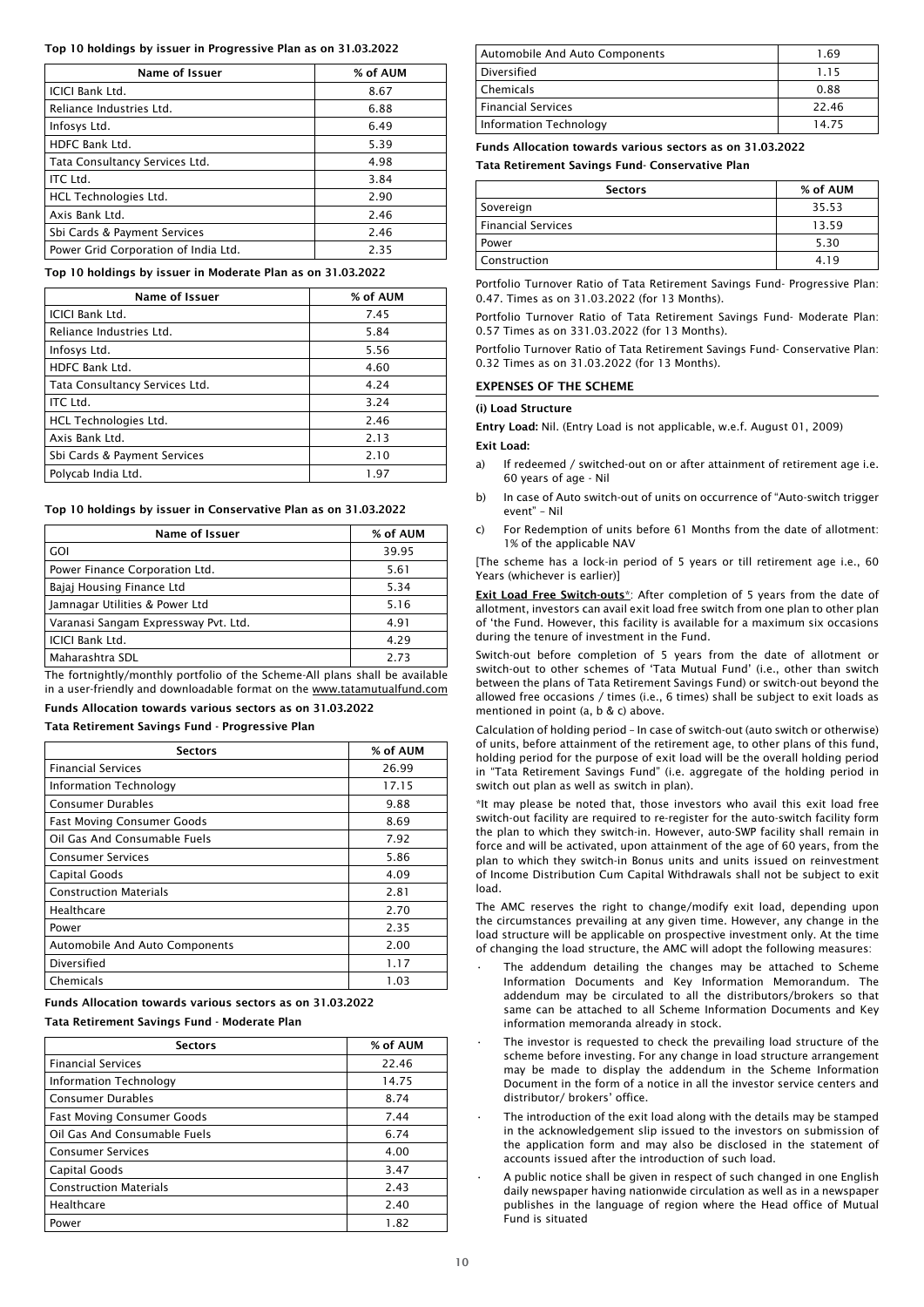# (ii) Annual Recurring expenses

Actual Expenses % to daily net assets for the F.Y. 2021-2022

|                                                | Direct Plan | Regular Plan |  |
|------------------------------------------------|-------------|--------------|--|
| Tata Retirement Savings Fund -<br>Conservative | 1.04%       | 2.20%        |  |
| Tata Retirement Savings Fund -<br>Moderate     | 0.66%       | 2.15%        |  |
| Tata Retirement Savings Fund -<br>Progressive  | 0.68%       | 2.25%        |  |

In addition to above, the investor should refer website of Tata Mutual Fund for the latest expense ratio of the schemes.

Note: Actual expenses is inclusive of additional limit as specified in sub-regulation (6A) (b) & (c) of regulation 52 of SEBI (Mutual Funds) Regulations'1996 and Goods and Service Tax on investment management fees.

The fund shall update the current expense ratios on the website( www.tatamutualfund.com) at least three working days prior to the effective date of the change. The exact web link for TER is https://www. tatamutualfund.com/expense-ratio.

#### TER for the Segregated Portfolio

- AMC shall not charge investment and advisory fees on the segregated portfolio. However, TER (excluding the investment and advisory fees) can be charged, on a pro-rata basis only upon recovery of the investments in segregated portfolio.
- b. The TER so levied shall not exceed the simple average of such expenses (excluding the investment and advisory fees) charged on daily basis on the main portfolio (in % terms) during the period for which the segregated portfolio was in existence.
- c. The legal charges related to recovery of the investments of the segregated portfolio may be charged to the segregated portfolio in proportion to the amount of recovery. However, the same shall be within the maximum TER limit as applicable to the main portfolio. The legal charges in excess of the TER limits, if any, shall be borne by the AMC.
- d. The costs related to segregated portfolio shall in no case be charged to the main portfolio.
- 1) Illustration of impact of expense ratio on scheme return:

| Particulars                                    | Regular<br>Plan | Direct Plan |
|------------------------------------------------|-----------------|-------------|
| Amount Invested (Rs)                           | 10,000          | 10.000      |
| Gross Returns-assumed                          | 15%             | 15%         |
| Closing NAV before expenses (Rs.)              | 11,500          | 11500       |
| Expenses (Rs)                                  |                 |             |
| • Expenses Other than Distribution<br>expenses | 175             | 175         |
| • Distribution Expenses                        | 75              | <b>NIL</b>  |
| Total NAV after charging expenses (Rs)         | 11,250          | 11,325      |
| Net returns to investor                        | 12.50%          | 13.25%      |

Illustration is given to understand the impact of expense ratio on a scheme return and this should not be construed as an indicative return of the scheme.

#### Fees & Expenses:

The maximum recurring expenses of the Scheme is estimated below:

| Ref | Expenses Head                                                                                                            | % of Daily<br><b>Net Assets</b><br><b>For Equity</b><br>Oriented<br>Schemes # | % of Daily<br><b>Net Assets</b><br>for Other<br>Than<br>Equity<br>Oriented<br>Schemes # |
|-----|--------------------------------------------------------------------------------------------------------------------------|-------------------------------------------------------------------------------|-----------------------------------------------------------------------------------------|
|     | Investment Management and Advisory<br>Fees                                                                               | Upto 2.25%                                                                    | Upto 2.00%                                                                              |
|     | Trustee fee<br>Audit fees                                                                                                |                                                                               |                                                                                         |
|     | Custodian fees                                                                                                           |                                                                               |                                                                                         |
|     | <b>RTA Fees</b>                                                                                                          |                                                                               |                                                                                         |
|     | Marketing & Selling expense incl.<br>agent commission                                                                    |                                                                               |                                                                                         |
|     | Other Expenses                                                                                                           |                                                                               |                                                                                         |
|     | Cost related to investor<br>communications                                                                               |                                                                               |                                                                                         |
|     | Cost of fund transfer from location to<br>location                                                                       |                                                                               |                                                                                         |
|     | Cost of providing account statements<br>& Income Distribution Cum Capital<br>Withdrawal redemption cheques &<br>warrants |                                                                               |                                                                                         |
|     | Costs of statutory Advertisements                                                                                        |                                                                               |                                                                                         |
|     | Cost towards investor education &<br>awareness (at least 2 bps)                                                          |                                                                               |                                                                                         |
|     | Brokerage & transaction cost over and<br>above 12 bps and 5 bps for cash and<br>derivative market trades resp.           |                                                                               |                                                                                         |
|     | Goods & Service tax on expenses<br>other than investment and advisory<br>fees                                            |                                                                               |                                                                                         |
|     | Goods & Service tax on brokerage and<br>transaction cost                                                                 |                                                                               |                                                                                         |
| (a) | Maximum total expense ratio (TER)<br>permissible under Regulation 52 (6)<br>(c)                                          | Upto 2.25%*                                                                   | Upto<br>2.00%*                                                                          |
| (b) | Additional expenses under regulation<br>52 (6A) (c)**                                                                    | Upto 0.05%                                                                    | Upto 0.05%                                                                              |
| (c) | Additional expenses for gross new<br>inflows from specified cities under<br>regulation 52 (6A) (b)                       | Upto 0.30%^                                                                   | Upto<br>$0.30\%$ ^                                                                      |

Excluding Goods & Service tax on investment and advisory fees.

# Note: Expenses of Direct Plan will be lower than expenses of the Regular Plan as no commission/distribution expenses will be charged in the case of Direct Plan. All fees and expenses charged in a direct plan (in percentage terms) under various heads including the investment and advisory fee shall not exceed the fees and expenses charged under such heads in a regular plan. NAV of the Direct Plan will be different than the NAV of Regular Plan.

All scheme related expenses including commission paid to distributors, by whatever name it may be called and in whatever manner it may be paid, shall necessarily paid from the scheme only within the regulatory limits and not from the books of AMC, its associate, sponsor, trustees or any other entity through any route in terms of SEBI circulars, subject to the clarifications provided by SEBI to AMFI vide letter dated February 21, 2019 on implementation of SEBI Circular dated October 22, 2018 on Total Expense Ratio (TER) and performance disclosure for Mutual Fund.

In case of a scheme invest invests a minimum of sixty-five percent of its net assets in equity and equity related instruments, the scheme will be considered as equity oriented scheme for the purpose of total expense ratio. The maximum recurring expenses for the scheme shall be subject to

| following limits** |  |  |  |  |  |  |  |  |
|--------------------|--|--|--|--|--|--|--|--|
|                    |  |  |  |  |  |  |  |  |

| Assets under management slab<br>(Rs. In crores)       | Total expense ratio<br>limits for equity<br>oriented schemes | Total expense<br>ratio limits for<br>other than equity<br>oriented schemes |
|-------------------------------------------------------|--------------------------------------------------------------|----------------------------------------------------------------------------|
| on the first Rs.500 crores of the<br>daily net assets | 2.25%                                                        | 2.00%                                                                      |
| on the next Rs.250 crores of the<br>daily net assets  | 2.00%                                                        | 1.75%                                                                      |
| on the next Rs.1250 crores of<br>the daily net assets | 1.75%                                                        | 1.50%                                                                      |
| on the next Rs.3000 crores of<br>the daily net assets | 1.60%                                                        | 1.35%                                                                      |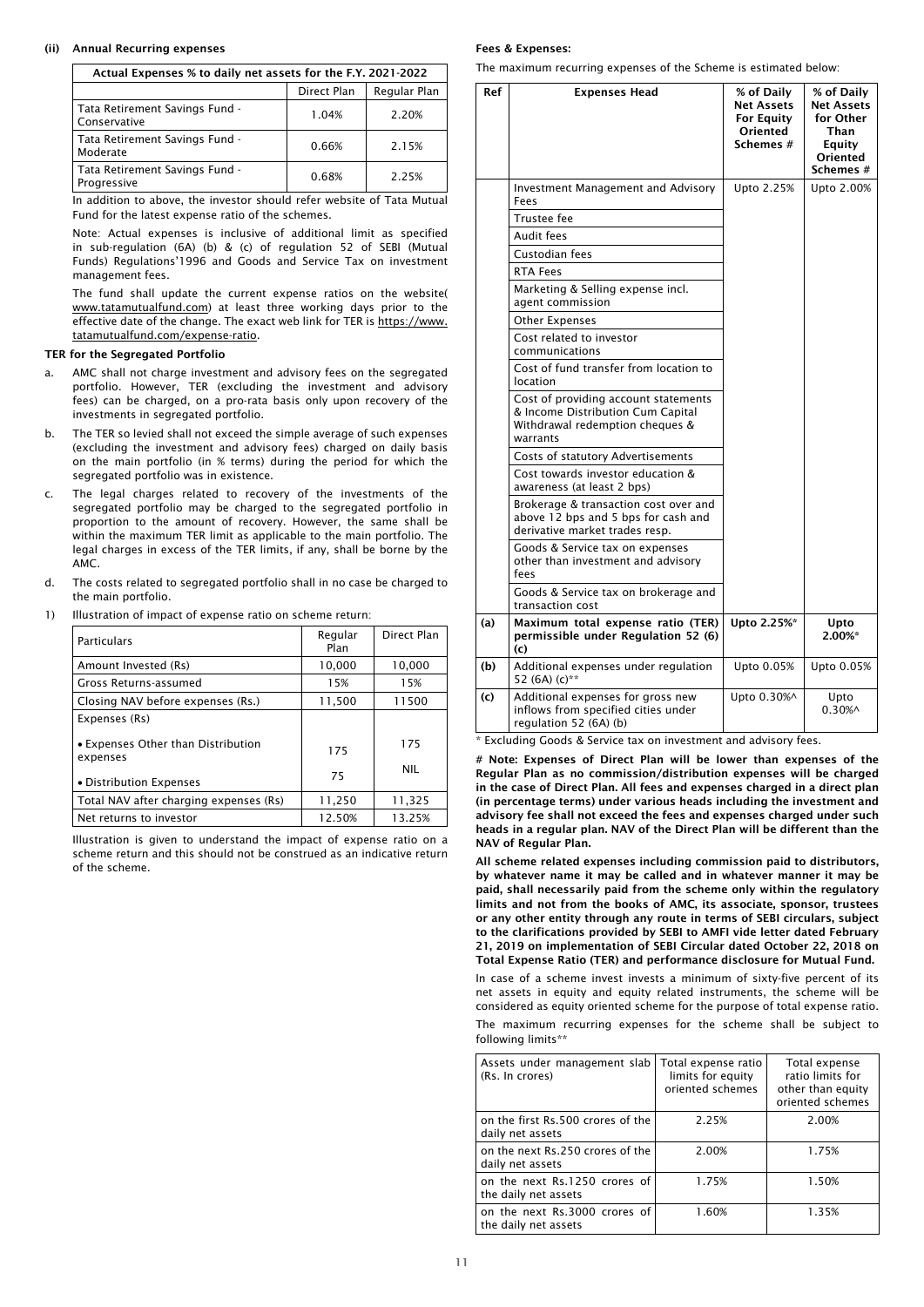| on the next Rs.5000 crores of<br>the daily net assets   | 1.50%                                                                                                                                 | 1.25%                                                                                                                                 |
|---------------------------------------------------------|---------------------------------------------------------------------------------------------------------------------------------------|---------------------------------------------------------------------------------------------------------------------------------------|
| On the next Rs. 40000 crores of<br>the daily net assets | Total expense ratio<br>reduction of 0.05%<br>for every increase<br>of Rs.5000 crores<br>of daily<br>net<br>assets or part<br>thereof. | Total expense ratio<br>reduction of 0.05%<br>for every increase<br>of Rs.5000 crores<br>of daily<br>net<br>assets or part<br>thereof. |
| on the balance of the assets                            | 1.05%                                                                                                                                 | 0.80%                                                                                                                                 |

*\*\*in addition to the above the scheme may charge additional limit of 0.05% (The AMC shall not charge additional expenses under Regulation 52(6A)(c) in case exit load is not levied/ not applicable) specified in sub regulation (6A) (c) of Regulation 52 of SEBI (Mutual Funds) Regulations, 1996 excluding tax on investment management & advisory fees and expenses not exceeding of 0.30 per cent of daily net assets as stated in regulation 6A(b) of SEBI ( Mutual Funds) Regulation, 1996.* 

 $\land$  Expenses not exceeding of 0.30 per cent of daily net assets, if the new inflows from such cities as specified by SEBI from time to time are at least:

- (i) 30 per cent of gross new inflows in the scheme, or;
- (ii) 15 per cent of the average assets under management (year to date) of the scheme, whichever is higher:

Provided that if inflows from such cities is less than the higher of sub-clause (i) or sub- clause (ii), such expenses on daily net assets of the scheme shall be charged on proportionate basis:

Provided further that expenses charged under this clause shall be utilised for distribution expenses incurred for bringing inflows from such cities:

Provided further that amount incurred as expense on account of inflows from such cities shall be credited back to the scheme in case the said inflows are redeemed within a period of one year from the date of investment.

Additional TER can be charged based on inflows only from retail investors (i.e other than corporates and institutions) from B 30 cities as defined in the SEBI circular SEBI/HO/IMD/DF2/CIR/P/2019/42 March 25, 2019. Inflows of amount upto Rs.200000/- per transaction, by individual investors shall be considered as inflows from "retail investor".

Notes:

- 1) Brokerage & transaction costs (including tax) which are incurred for the purpose of execution of trade may be capitalised to the extent of 12bps and 5bps for cash market transactions and derivatives transactions respectively. GST on brokerage and transaction cost paid for execution of trades shall be within the limit prescribed under regulation 52 of the SEBI (Mutual Funds) Regulations, 1996. Any payment towards brokerage and transaction cost, over and above the said 12 bps and 5bps for cash market transactions and derivatives transactions respectively may be charged to the scheme within the maximum limit of Total Expense Ratio (TER) as prescribed under regulation 52 of the SEBI (Mutual Funds) Regulations, 1996.
- 2) AMC shall annually set apart atleast 2 basis point on daily net assets for investor's education and awareness initiatives.
- 3) The fund shall update the current expense ratios on the website( www. tatamutualfund.com) at least three working days prior to the effective date of the change. The exact web link for TER is https://www.tatamutualfund. com/expense-ratio as well as disclosure to be made on the website of AMFI in downloadable spreadsheet format.

#### Note:

In case the scheme invests in foreign mutual funds, the fees and expenses charged by the Mutual Fund(s) in foreign countries along with the management fee and recurring expenses charged to the domestic mutual fund(s) shall not exceed the total limits on expenses as prescribed under Regulation 52. Where the scheme is investing only a part of the net assets in the foreign mutual fund(s), the same principle shall be applicable for that part of investment.

## Transaction Charges:

Pursuant to SEBI Circular No. Cir/ IMD/ DF/13/ 2011 dated August 22, 2011, transaction charge per subscription of Rs.10, 000/- and above be allowed to be paid to the distributors of the Tata Mutual Fund products. The transaction charge shall be subject to the following: 1. There shall be no transaction charges on direct investments.2. For existing investors in a Mutual Fund, the distributor may be paid Rs.100/- as transaction charge per subscription of Rs.10,000/- and above.3. For first time investor in Mutual Funds, the distributor may be paid Rs.150/- as transaction charge for subscription of Rs.10,000/- and above. 4.The transaction charge shall be deducted by the AMC from the subscription amount and paid to the distributor and the balance amount shall be invested.5. The statement of account shall clearly state that the net investment as gross subscription less transaction charge and give the number of units allotted against the net investment.6. There shall be no transaction charge on subscription below Rs. 10,000/- 7. In case of SIPs, the transaction charge shall be applicable only if the total commitment through SIPs amounts to Rs. 10,000/- and above. In such cases the transaction charge shall be recovered in 3 installments. 8. There shall be

no transaction charge on transactions other than purchases/ subscriptions relating to fresh/additional purchase.

The transaction charges would be deducted only in respect of those transactions where the concern distributor has opted for opt in for levying transaction charge. In case distributor has chosen 'Opt Out' of charging the transaction charge, no transaction charge would be deducted from transactions registered.

It may further be noted that distributors shall have also the option to either opt in or opt out of levying transaction charge based on type of the product.

SEBI vide Circular dated Sept 13, 2012 has directed mutual funds to capture the unique identity number (EUIN) of the employee/sales person of the distributor interacting with the investor for the sale of mutual funds products in addition to the valid AMFI registration number (ARN) code of the distributor, ARN code of the sub broker. In the interest of the investors, it is urged to ensure that the box/space provided for EUIN number, ARN code for distributor and ARN code of the sub broker in the application form to be properly filed up. It is out-most important to provide the EUIN number particularly in advisory transactions, which will assist in tackling the problem of mis-selling even if the employee/relationship manager/sales person on whose advice the transaction was executed leaves the employment of the distributor or his/her sub broker.

| How the fund is different from other existing schemes of Tata Mutual |  |  |  |  |  |
|----------------------------------------------------------------------|--|--|--|--|--|
| Fund:                                                                |  |  |  |  |  |

| <b>Scheme</b><br><b>Name</b>                        | <b>Asset Allocation</b><br>Pattern                                                                                                                                                                                                                                                                                                                                                                                                              | <b>Primary Investment</b><br><b>Focus</b>                                                                                                                                                                                                                                                                                                            | AUM (Rs. Crore)<br>as on 31.3.2022                                      | No. of Folios as<br>on 31.3.2022                                  |
|-----------------------------------------------------|-------------------------------------------------------------------------------------------------------------------------------------------------------------------------------------------------------------------------------------------------------------------------------------------------------------------------------------------------------------------------------------------------------------------------------------------------|------------------------------------------------------------------------------------------------------------------------------------------------------------------------------------------------------------------------------------------------------------------------------------------------------------------------------------------------------|-------------------------------------------------------------------------|-------------------------------------------------------------------|
| Tata<br><b>Retirement</b><br><b>Savings</b><br>Fund | Progressive Plan:<br>80-100% in equity<br>& equity related<br>instruments. Debt &<br>money market 0-15%,<br>other securities:<br>0-10%<br>Moderate Plan: 65-85%<br>in Equity & equity<br>related instruments,<br>15-35% investments<br>in Debt & related<br>instruments & other<br>securities 0-10%<br>Conservative Plan:<br>0-30% in equity<br>& equity related<br>instruments. Debt<br>& money market<br>70-100%, other<br>securities: 0-10%. | The scheme is<br>having three<br>plans.1) Progressive<br>2) Moderate 3)<br>Conservative Plans.<br>The objective of the<br>Fund is to provide a<br>financial planning tool<br>for long term financial<br>security for investors<br>based on their<br>retirement planning<br>goals.<br>At present we do not<br>have other similar<br>scheme.           | Progressive<br>1195.73<br>Moderate<br>1574.54<br>Conservative<br>185.95 | Progressive<br>52854<br>Moderate<br>40511<br>Conservative<br>8246 |
| <b>Tata Young</b><br>Citizens'<br>Fund              | 65%-85% in Equity<br>and Equity related<br>instruments of<br>companies and 15%-<br>35%in Debt & Money<br>Market Instruments.                                                                                                                                                                                                                                                                                                                    | Primarily focus on<br>equity / equity related<br>instruments of listed<br>as well as unlisted<br>companies aiming to<br>generate long term<br>capital growth. Scheme<br>is having a lock in for<br>atleast 5 years or till<br>the child attains age<br>of majority(whichever<br>is earlier)<br>At present we do not<br>have other similar<br>scheme. | 267.69                                                                  | 31067                                                             |

## TAX TREATMENT FOR INVESTOR OF INVESTMENTS IN MUTUAL FUNDS

## Taxation

Certain tax benefits as described below are available, under present taxation laws to the Unitholders holding Units of Mutual Fund Scheme as an investment. The information set out below is included for general information purposes only and does not constitute legal or tax advice. In view of the individual nature of the tax consequences, each investor is advised to consult his or her own tax consultant with respect to specific tax implications arising out of their participation in the Fund. Income Tax benefits to the mutual fund and to the unitholder is in accordance with the prevailing tax a law as certified by the mutual funds tax consultant.

Structure of the fund – As per the provisions\* of Income Tax Act, 1961, 'Tata Retirement Savings Fund- Progressive Plan' & 'Tata Retirement Savings Fund– Moderate Plan' shall be treated as equity oriented schemes and 'Tata Retirement Savings Fund– Conservative Plan' shall be treated as a non-equity oriented scheme.

*\*As per the Explanation to Section 115T of Income Tax Act 1961, an equity oriented fund is defined as a fund whose investible funds are invested in equity shares of domestic companies to the extent of more than 65% of the total proceeds of such fund. The percentage of equity share holding of the fund shall be computed with reference to the annual average of the monthly average of the opening and closing figures.*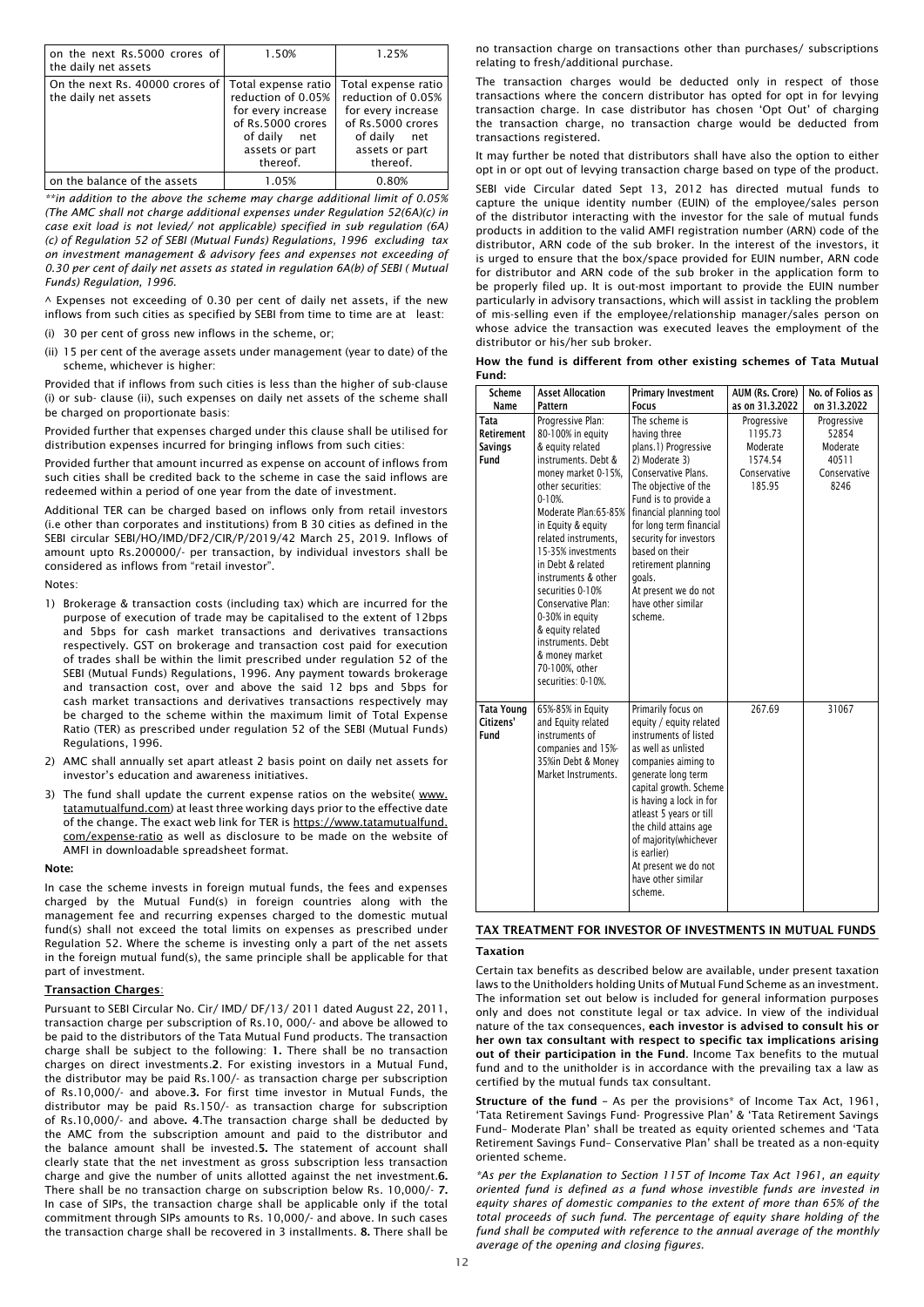## Tax Implication:

(A) For Progressive Plan & Moderate Plan (equity oriented schemes)

The Finance Act, 2020 abolished dividend distribution tax and instead introduced taxing of income from mutual fund units in the hands of the unit holders.

| Type of Investor | Withholding tax rate |
|------------------|----------------------|
| $\vert$ Resident | $10\%$ *             |
| <b>NRI</b>       | 20%**                |

\* Tax not deductible if dividend income in respect of units of a mutual fund is below Rs. 5,000 in a financial year.

\*\* The base tax is to be further increased by surcharge.

Further, "Health and Education Cess" is to be levied at 4% on aggregate of base tax and surcharge.

Capital Gains Taxation

|                                                 | <b>Resident Investors/</b><br>NRI's \$ | Domestic Company @ |  |  |  |  |
|-------------------------------------------------|----------------------------------------|--------------------|--|--|--|--|
|                                                 | Rate of Tax                            |                    |  |  |  |  |
| Tax on Capital Gains (Payable by the Investors) |                                        |                    |  |  |  |  |
| <b>Capital Gains:</b>                           |                                        |                    |  |  |  |  |
| Long Term                                       | 10%*                                   | $10\%$ *           |  |  |  |  |
| <b>Short Term</b>                               | 15%                                    | 15%                |  |  |  |  |

\*As per Finance Act ,2018, levy of income tax at the rate of 10% ( without indexation benefit) on long term capital gains exceeding Rs.1 lakh provided transfer of such units is subject to Securities Transaction Tax (STT).

\$Surcharge to be levied at:

37% on base tax where specified income exceeds Rs. 5 crore;

25% where specified income exceeds Rs. 2 crore but does not exceed Rs. 5 crore;

15% where total income exceeds Rs. 1 crore but does not exceed Rs. 2 crore; and

10% where total income exceeds Rs. 50 lakhs but does not exceed Rs. 1 crore.

In case total income includes income by way of dividend on shares and shortterm capital gains on units of equity oriented mutual fund schemes and longterm capital gains on mutual fund schemes, the rate of surcharge on the said type of income not to exceed 15%.

Further, Health and Education Cess to be levied at the rate of 4% on aggregate of base tax and surcharge.

@ Surcharge at 7% on base tax is applicable where total income of domestic corporate unit holders exceeds Rs 1 crore but does not exceed 10 crores and at 12% where total income exceeds 10 crores. However, surcharge at flat rate of 10 percent to be levied on base tax for the companies opting for lower rate of tax of 22%/15%. Further, "Health and Education Cess" to be levied at the rate of 4% on aggregate of base tax and surcharge.

As per section 139AA of the Income tax Act, 1961 ('the Act') read with rule 114AAA of the Income-tax Rules, 1962, in the case of a resident person, whose PAN has become inoperative due to PAN – Aadhaar not being linked on or before 31 March 2023, it shall be deemed that he has not furnished the PAN and tax could be withheld at a higher rate of 20% as per section 206AA of the Act. For linking PAN with Aadhaar after 31 March 2022, fees Rs. 500 till 30 June 2022 and Rs. 1,000 till 31 March 2023 has been prescribed.

The Central Board of Direct Taxes (CBDT) has declared that the Aadhaar card and PAN can now be linked with a penalty until March 31, 2023. PAN can be linked with Aadhaar starting April 1, 2022, according to the CBDT, with a punishment ranging from Rs 500 to Rs 1000.

In case of NRI investors, short term /long term capital gain tax (along with applicable surcharge and Health and Education Cess will be deducted at the time of redemption of units as per Income Tax Act.

# Securities Transaction Tax

Securities Transaction Tax ("STT") is applicable on transactions of purchase or sale of units of an equity oriented fund entered into on a recognized stock exchange or on sale of units of equity oriented fund to the Fund. The STT rates as applicable are given in the following table:

| <b>Taxable securities transaction</b>                                                                                                                                                                                                                                                 | Payable by           | Rate<br>(as a % of<br>value of the<br>transaction) |
|---------------------------------------------------------------------------------------------------------------------------------------------------------------------------------------------------------------------------------------------------------------------------------------|----------------------|----------------------------------------------------|
| Purchase/ Sale of an equity share in a<br>company where<br>the transaction of such purchase<br>a)<br>is entered into in a recognized stock<br>exchange; and<br>b)<br>the contract for the<br>purchase<br>of such share is settled by the actual<br>delivery or transfer of such share | Purchaser/<br>Seller | 0.1%                                               |

| Purchase of a unit of an equity oriented<br>fund, where<br>a) the transaction of such purchase<br>is entered into in a recognized stock<br>exchange; and<br>b) the contract for the purchase of<br>such unit is settled by the actual delivery<br>or transfer of such unit | Purchaser | <b>NIL</b> |
|----------------------------------------------------------------------------------------------------------------------------------------------------------------------------------------------------------------------------------------------------------------------------|-----------|------------|
| Sale of a unit of an equity oriented fund,<br>where<br>the transaction of such sale is<br>a)<br>entered into in a recognized stock<br>exchange; and<br>the contract for the sale of such<br>b)<br>unit is settled by the actual delivery or<br>transfer of such unit       | Seller    | 0.001%     |
| Sale of an equity share in a company or a<br>unit of an equity oriented funds on non-<br>delivery basis                                                                                                                                                                    | Seller    | 0.025%     |
| Sale of option in securities                                                                                                                                                                                                                                               | Seller    | 0.05%      |
| Sale of an option securities, where option<br>is exercised                                                                                                                                                                                                                 | Purchaser | 0.125%     |
| Sale in a future in securities                                                                                                                                                                                                                                             | Seller    | 0.01%      |
| Sale of unit of an equity oriented fund to<br>the Mutual Fund itself                                                                                                                                                                                                       | Seller    | 0.001%     |

The Fund is responsible for collecting the STT from every person who sells the Unit to it at the rate mentioned above. The STT collected by the Fund during any month will have to be deposited with the Central Government by the seventh day of the month immediately following the said month.

# (B) For Conservative Plan (non-equity oriented scheme)

The Finance Act, 2020 abolished income distribution tax and instead introduced taxing of income from mutual fund units in the hands of the unit holders.

| Type of Investor | Withholding tax rate |
|------------------|----------------------|
| Resident         | $10\%$ *             |
| <b>NRI</b>       | 20%**                |

\* Tax not deductible if dividend income in respect of units of a mutual fund is below Rs. 5,000 in a financial year.

\*\* The base tax is to be further increased by surcharge.

Further, "Health and Education Cess" is to be levied at 4% on aggregate of base tax and surcharge.

| Tax on Capital Gains (Payable by the Investors)                            |                                                                 |                                                                |                                        |  |  |
|----------------------------------------------------------------------------|-----------------------------------------------------------------|----------------------------------------------------------------|----------------------------------------|--|--|
|                                                                            |                                                                 | Rate of Capital Gain Tax                                       |                                        |  |  |
|                                                                            | Individual/<br>HUF \$                                           | <b>Domestic</b><br>Company @                                   | NRI \$                                 |  |  |
| <b>Short Term Capital</b><br>Gain<br>(Units held for 36<br>months or less) | As per relevant<br>Slab of Total<br>Income<br>chargeable to Tax | 30% / 25%^^<br>$/22%$ AAA $/$<br>$15%$ $\land$ $\land$ $\land$ | $30\%$                                 |  |  |
| Long Term Capital<br>Gain (Units held<br>for more than 36<br>months)       |                                                                 |                                                                |                                        |  |  |
| After Providing<br>Indexation                                              | 20%                                                             | 20%                                                            | Listed - 20%<br>Unlisted -<br>$10\%**$ |  |  |

\$Surcharge to be levied at:

37% on base tax where specified income exceeds Rs. 5 crore;

 25% where specified income exceeds Rs. 2 crore but does not exceed Rs. 5 crore;

 15% where total income exceeds Rs. 1 crore but does not exceed Rs. 2 crore; and

 10% where total income exceeds Rs. 50 lakhs but does not exceed Rs. 1 crore.

Further, Health and Education Cess to be levied at the rate of 4% on aggregate of base tax and surcharge.

@ Surcharge at 7% on base tax is applicable where total income of domestic corporate unit holders exceeds Rs 1 crore but does not exceed 10 crores and at 12% where total income exceeds 10 crores. However, surcharge at flat rate of 10 percent to be levied on base tax for the companies opting for lower rate of tax of 22%/15%. Further, "Health and Education Cess" to be levied at the rate of 4% on aggregate of base tax and surcharge.

\*\* Without indexation.

^ Assuming the investor falls into highest tax bracket.

^^ If total turnover or gross receipts in the financial year 2018-19 does not exceed Rs. 400 crores.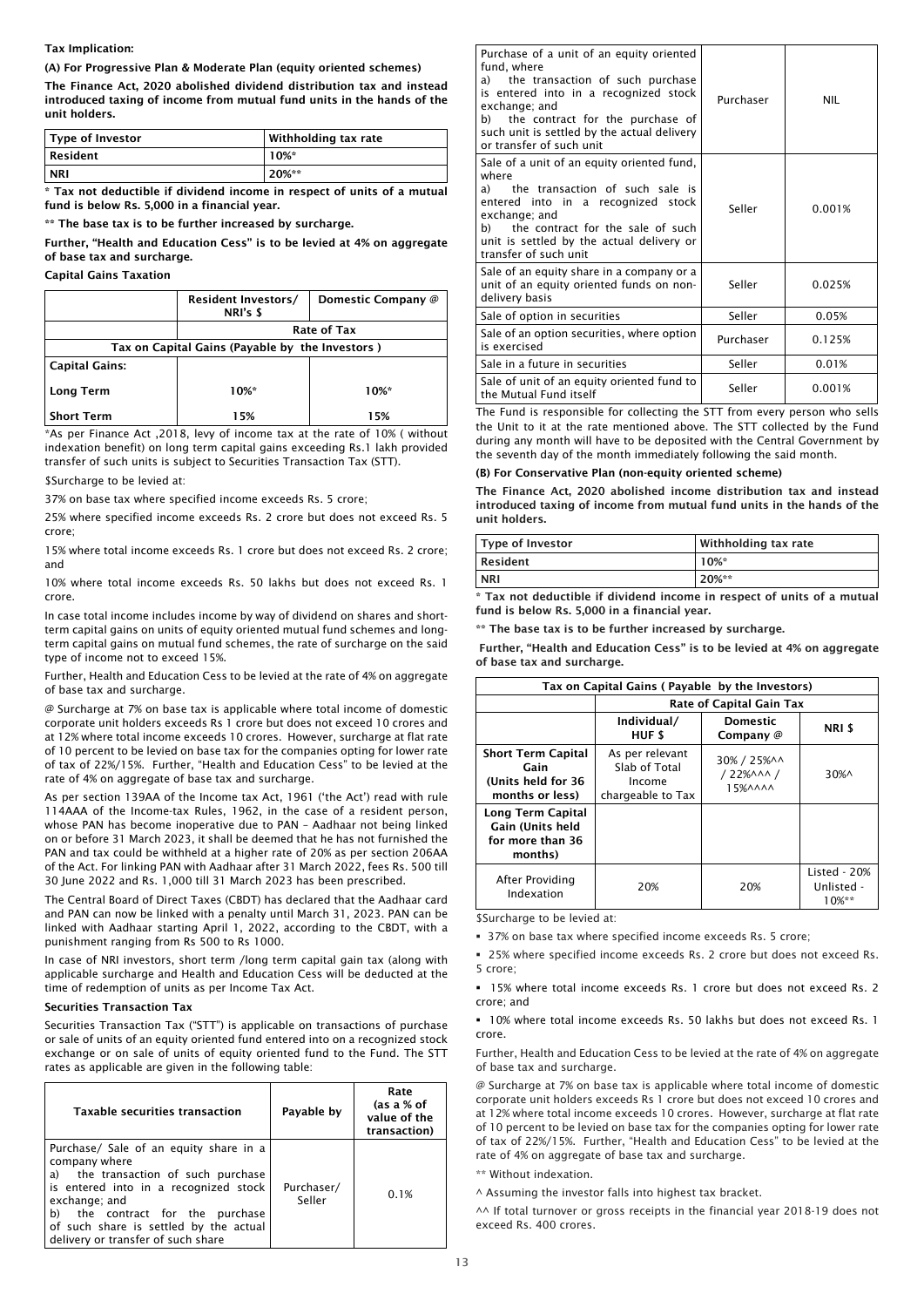^^^ This lower rate is optional and subject to fulfillment of certain conditions as provided in section 115BAA.

AAAA This lower rate is optional for companies engaged in manufacturing business (set-up & registered on or after 1 October 2019) subject to fulfillment of certain conditions as provided in section 115BAB.

Further, the domestic companies are subject to minimum alternate tax (except for those who opt for lower rate of tax of 22%/15%) not specified in above tax rates.

Short term/ long term capital gain tax (along with applicable Surcharge and Health and Education Cess) will be deducted at the time of redemption of units in case of NRI investors.

#### Stamp Duty

With effect from 1st July 2020 a stamp duty @ 0.005% of the transaction value would be levied on mutual fund investment transactions. Accordingly the number of units allotted on purchases, switch-ins, SIP/STP installments to the unitholders would be reduced to that extent.

The information stated above is based on Tata Mutual Fund understanding of the tax laws and only for the purpose of providing general information to the unit holders of the schemes. In view of the individual nature of tax implications, each unit holder is advised to consult with his or her own tax advisors with respect to the specific tax and other implications arising out of the restructuring.

If any tax liability arising post redemption on account of change in tax treatment with respect to Dividend Distribution Tax/Capital Gain Tax, by the tax authorities, shall be solely borne by the investors and not by the AMC or Trustee Company.

For further details on taxation please refer the clause on taxation in SAI.

Portfolio Disclosures / Half Financial Results

Portfolio Disclosure: The Fortnightly/ Monthly portfolio of the Scheme shall be available in a user-friendly and downloadable format on the www. tatamutualfund .com on or before the fifth/tenth day of succeeding month.

In case of unitholders whose email addresses are registered, Tata Mutual Fund will send via email both the monthly and half yearly statement of scheme portfolio within 10 days from the close of each month /half year respectively.

Tata Mutual Fund will publish an advertisement every half-year, in the all India edition of at least two daily newspapers, one each in English and Hindi, disclosing the hosting of the half yearly statement of the schemes portfolio on the AMC's website www.tatamutualfund.com and on the website of AMFI (www.amfiindia.com). Tata Mutual Fund will provide physical copy of the statement of scheme portfolio without any cost, on specific request received from a unitholder.

Unaudited Financial Results: Tata Mutual Fund/Tata Asset Management Pvt Ltd shall within one month from the close of each half year, that is on 31st March & on 30th September, host a soft copy of its unaudited financial results on its website in the format specified in Twelfth Schedule of SEBI (Mutual Funds) Regulations 1996.

Tata Mutual Fund / Tata Asset Management Pvt Ltd shall publish an advertisement disclosing the hosting of such financial results on their website, in atleast one English daily newspaper having nationwide circulation & in a newspaper having wide circulation published in the language of the region where the Head Office of the fund is situated.

#### PUBLICATION OF DAILY NET ASSET VALUE (NAV)

The NAVs will be calculated and disclosed on every Business Day. The AMC will prominently disclose the NAVs under a separate head on the website of the Fund (www.tatamutualfund.com) and of the Association of Mutual Funds in India-AMFI (www.amfiindia.com) by 11 p.m on every Business Day.

Investor may write to AMC for availing facility of receiving the latest NAVs through SMS.

Investor can also call us at the Toll free no: 1800-209-0101

#### Illustration of Calculation of Sale & Repurchase Price:

Assumed NAV Rs. 11.00 per unit Entry Load: NIL

Exit Load 1%

Sale Price =  $NAV + (Entry Load %) * NAV$ ) Sale Price =  $11 + (0% * 11)$ 

Sale Price = 11 + 0 Sale Price = Rs. 11/- Repurchase Price

Repurchase Price = NAV – (exit load (%) \* NAV) Repurchase Price = 11 – (1%\*11)

Repurchase Price = 11 – 0.11 Repurchase Price = Rs.10.89

In the event NAV cannot be calculated and / or published, such as because of the suspension of RBI Clearing, Bank strikes, during the existence of a state of emergency and / or a breakdown in communications, the Trustees may temporarily suspend determination and / or publication of the NAV of the Units.

While determining the price of the units, the fund will ensure that the repurchase price is not lower than 95 per cent of the Net Asset Value.

#### FOR INVESTOR GRIEVANCES PLEASE CONTACT

Registrar: Computer Age Management Services Ltd., No. 178/10, Kodambakkam High Road, Opp. Hotel Palmgrove, Nungambakkam, Chennai 600 034. G Sathyanarayanan / Venkatesh Pai Tel. No. 044 - 3911 5563, 3911 5565, 3911 5567 Fax 28283 613 camslb1@camsonline.com

AMC Office: Ms. Kashmira Kalwachwala, Tata Asset Management Pvt Ltd. (Investment Manager for Tata Mutual Fund) Mulla House, Ground Floor, M.G. Road, Fort, Mumbai - 400 001. Call: (022) 6282 7777 (Monday to Saturday 9:00 am to 5:30 pm), Fax: 22613782, Email: enq\_T@camsonline.com, Website: www.tatamutualfund.com

#### INVESTMENT MANAGER

Tata Asset Management Pvt Ltd. (Investment Manager for Tata Mutual Fund) 1903 B Wing Parinee Crescenzo G Block BKC Bandra East, Mumbai – 400 051. Call: (022) 6282 7777 (Monday to Saturday 9:00 am to 5:30 pm), Fax: 22613782, Email: service@tataamc.com, Website: www.tatamutualfund.com

## UNITHOLDERS' INFORMATION

Account Statement: On acceptance of application for financial transaction, a confirmation specifying the number of Units allotted/redeemed will be sent by way of e-mail and/or SMS to the applicant's registered e-mail address and/ or mobile number within five business days from the date of transaction.

Tata Mutual Fund shall send first account statement for a new folio separately with all details registered in the folio by way of an e-mail/and/or SMS to the investor's registered address/email address/registered mobile number not later than five business days from the date of subscription or by way of physical statement not later than five business days from the date of receipt of request from the unitholder.

#### Consolidated Account Statement

- 1. A single Consolidated Account Statement (CAS) on basis of PAN (PAN of the first holder & pattern of holding, in case of multiple holding) will be dispatched to unitholders having Mutual Fund investments & holding Demat accounts by Depositories as per the specified timeline specified by board at the end of the month in which transaction (the word 'transaction' shall include all financial transactions in demat accounts/Mutual Fund folios of the investor) takes place.
- 2. A single Consolidated Account Statement (CAS) on basis of PAN (PAN of the first holder & pattern of holding, in case of multiple holding) will be dispatched to unitholders having Mutual Fund investments & holding Demat accounts by Depositories as per the specified timeline specified by board at the end of the month in which transaction (the word 'transaction' shall include all financial transactions in demat accounts/Mutual Fund folios of the investor) takes place.
- 3. In other cases i.e. where unitholders having no Demat account & only MF units holding, Tata Mutual Fund shall continue to send the CAS as is being send on or within fifteenth day of the succeeding month in which financial transaction takes place.
- 4. n case statements are presently being dispatched by e-mail either by the Fund or the Depository then CAS will be sent through email. However the Unitholders have an option to receive CAS in physical form at the address registered in the Depository system.
- 5. The dispatch of CAS by Depositories to Unitholders would constitute compliance by Tata Asset Management Pvt Ltd / the Fund with the requirements under Regulation 36(4) of SEBI (Mutual Funds) Regulations 1996.
- 6. Each CAS issued to the investors shall also provide the total purchase value / cost of investment in each scheme.
- 7. In case if no transaction has taken place in a folio during the period of six months ended September 30 and March 31, the CAS detailing the holdings across all schemes of all mutual funds, shall be emailed on half yearly basis, as per the specified timeline specified by board of succeeding month, unless a specific request is made to receive the same in physical form.
- 8. Half-yearly CAS shall be issued to all Mutual Fund investors, excluding those investors who do not have any holdings in MF schemes and where no commission against their investment has been paid to distributors, during the concerned half-year period on or within twenty first day of the succeeding month. Further, CAS issued for the half-year (September/ March) shall also provide:
	- a. The amount of actual commission paid by Tata AMC/Mutual Fund to distributors (in absolute terms) during the half-year period against the concerned investor's total investments in each mutual fund scheme. The term "commission' here refers to all direct monetary payments and other payments made in the form of gifts / rewards, trips, event sponsorships etc. by Tata AMC/MF to distributors. Further, a mention may be made in such CAS indicating that the commission disclosed is gross commission and does not exclude costs incurred by distributors such as applicable tax (wherever applicable, as per existing rates), operating expenses, etc.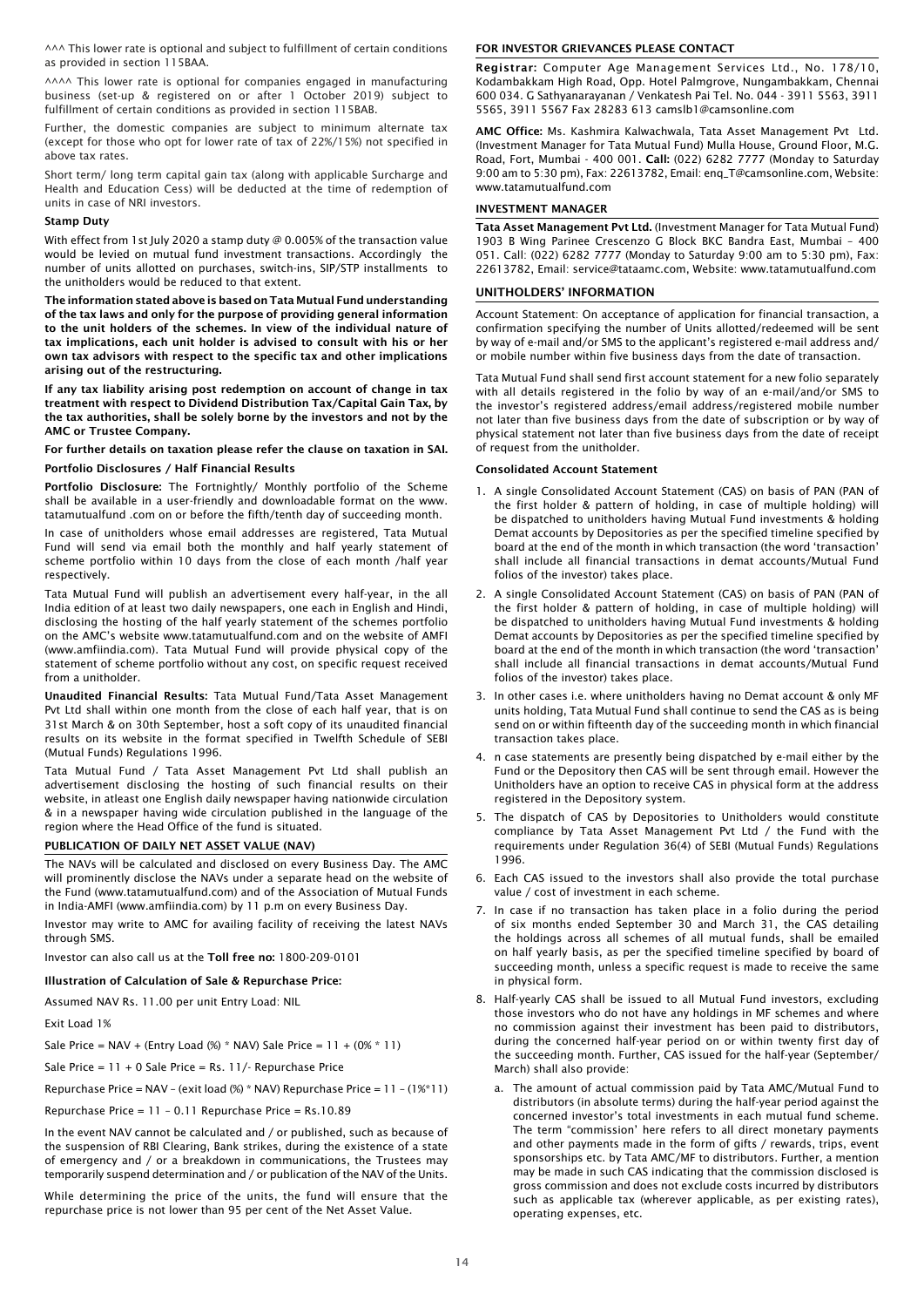b. The scheme's average Total Expense Ratio (in percentage terms) along with the break up between Investment and Advisory fees, Commission paid to the distributor and other expenses for the period for each scheme's applicable plan (regular or direct or both) where the concerned investor has actually invested in.

Official Points of Acceptance of Transaction through MF utility: Tata Mutual Fund has entered into an agreement with MF Utilities India Private Limited ("MFUI"), a "Category II -Registrar to an Issue" under SEBI (Registrars to an Issue and Share Transfer Agents) Regulations, 1993, for usage of MF Utility ("MFU") - a shared services initiative of various asset management companies, which acts as a transaction aggregator for transacting in multiple schemes of various mutual funds with a single form and a single payment instrument. Accordingly, all the authorized Point of Sales (POS) and website/mobile application of MFUI (available currently and also updated from time to time) shall be eligible to be considered as 'official points of acceptance' for all financial and non-financial transactions in the schemes of Tata Mutual Fund either physically or electronically. The list of POS of MFUI is published on the website of MFUI at www.mfuindia.com

MFCentral has been appointed as Official Point of Acceptance for Tata Mutual Fund Schemes.

Applicability of NAV shall be based on time stamping as evidenced by confirmation slip given by POS of MFUI and also the realization of funds in the Bank account of Tata Mutual Fund (and NOT the time of realization of funds in the Bank account of MFUI) within the applicable cut-off timing. The Uniform Cut -off time as prescribed by SEBI and mentioned in the SID / KIM shall be applicable for applications received through such facilities.

Investors are requested to note that MFUI will allot a Common Account Number ("CAN") i.e. a single reference number for all investments in the mutual fund industry for transacting in multiple schemes of various mutual funds through MFU and to map existing folios, if any. Investors can create a CAN by submitting the CAN Registration Form and necessary documents at the POS. The AMC and/or its Registrar and Transfer Agent shall provide necessary details to MFUI as may be needed for providing the required services to investors/distributors through MFU. Investors are requested to visit the website of MFUI i.e. www.mfuindia.com\_to download the relevant forms.

For any queries or clarifications related to MFU, please contact the Customer Care of MFUI on 1800-266-1415 (during the business hours on all days except Sunday and public holidays) or send an email to clientservices@ mfuindia.com.

Pursuant to Association of Mutual Funds in India (AMFI) Best Practices Guidelines Circular No. 48/2014-15 dated June 24, 2014 on the process for dealing with applications where the scheme name in the Application Form / Transaction Slip & payment instrument differs has been standardized.

In case of fresh/additional purchases, if the name of a particular Scheme on the application form/transaction slip differs from the name of the scheme on the Payment instrument, the application will be processed & units allotted at applicable NAV of the scheme mentioned in the application form / transaction slip duly signed by investor(s).

Tata Asset Management Pvt Ltd. (AMC) reserves the right to call for other additional documents as may be required, for processing such transactions. The AMC also reserves the right to reject such transactions.

The AMC thereafter shall not be responsible for any loss suffered by the investor due to the discrepancy in the scheme name mentioned in the application form/transaction slip and payment instrument.

Unaudited Financial Results: Tata Mutual Fund/ Tata Asset Management Pvt Ltd shall within one month from the close of each half year, that is on 31st March & on 30th September, host a soft copy of its unaudited financial results on its website.

Tata Mutual Fund / Tata Asset Management Pvt Ltd shall publish an advertisement disclosing the hosting of such financial results on their website, in atleast one English daily newspaper having nationwide circulation & in a newspaper having wide circulation published in the language of the region where the Head Office of the fund is situated in the format specified in Twelfth Schedule of SEBI (Mutual Funds) Regulations 1996.

Annual Report: Annual report or Abridged Summary, in the format prescribed by SEBI, will be hosted on AMC's website www.tatamutualfund. com and on the website of AMFI www.amfiindia.com. The scheme wise annual report or an abridged summary thereof, in the format prescribed, shall be sent by way of e-mail to the investor's registered e-mail address not later than four months from the date of closure of the relevant account's year.

Investors who have not registered their email id, will have an option of receiving a physical copy of the Annual Report or Abridged Summary thereof. Tata Mutual Fund will provide a physical copy of the abridged summary of the Annual Report, without charging any cost, on specific request received from a unitholder. Physical copies of the report will also be available to the unitholders at the registered offices at all times. Tata Mutual Fund will publish an advertisement every year, in the all India edition of at least two daily newspapers, one each in English and Hindi, disclosing the hosting of the scheme wise annual report on the AMC website (www.tatamutualfund. com) and on the website of AMFI (www.amfiindia.com).

## Creation of Segregated Portfolio (Applicable in Moderate & Conservative Plan)

Creation of segregated portfolio shall be subject to guidelines specified by SEBI from time to time and includes the following:

- 1) Segregated portfolio may be created, in case of a credit event at issuer level i.e. downgrade in credit rating by a SEBI registered Credit Rating Agency (CRA), as under:
	- a) Downgrade of a debt or money market instrument to 'below investment grade', or
	- b) Subsequent downgrades of the said instruments from 'below investment grade', or
	- c) Similar such downgrades of a loan rating
- 2) In case of difference in rating by multiple CRAs, the most conservative rating shall be considered. Creation of segregated portfolio shall be based on issuer level credit events as mentioned above and implemented at the ISIN level.
- 3) In case of unrated debt and money market instruments by the scheme of an issuer that does not have any outstanding rated debt or money market instruments, segregated portfolio may be created only in case of actual default of either the interest or principal amount. In case of default of unrated debt or money market instruments of an issuer, TAMPL(AMC) will inform AMFI immediately about the actual default by the issuer. Pursuant to dissemination of information by AMFI about actual default, AMC may segregate the portfolio of debt and money market instruments.
- 4) 4) In case, debt schemes which have investment in debt investments having special features is to be written off or converted to equity pursuant to any approval, the date of said proposal may be treated as trigger date. However, in case the instruments are written off or converted to equity without proposal, the date of write off or conversion of debt instrument to equity may be treated as trigger date.
- 5) Creation of segregated portfolio is optional and is at the discretion of the Tata Asset Management Pvt Ltd (AMC).

## Process for Creation of Segregated Portfolio

- 1) On the date of credit event, AMC should decide on creation of segregated portfolio. Once AMC decides to segregate portfolio, it should :
	- seek approval of trustees prior to creation of the segregated portfolio.
	- b) immediately issue a press release disclosing its intention to segregate such debt and money market instrument and its impact on the investors. Tata Mutual Fund will also disclose that the segregation shall be subject to Trustee approval. Additionally, the said press release will be prominently disclosed on the website of the AMC.
	- c) ensure that till the time the trustee approval is received, which in no case shall exceed 1 business day from the day of credit event, the subscription and redemption in the scheme will be suspended for processing with respect to creation of units and payment on redemptions.
- 2) Once Trustee approval is received by the AMC:
	- a) Segregated portfolio will be effective from the day of credit event
	- b) AMC shall issue a press release immediately with all relevant information pertaining to the segregated portfolio. The said information will also be submitted to SEBI.
	- c) An e-mail or SMS will be sent to all unit holders of the concerned scheme.
	- d) The NAV of both segregated and main portfolios will be disclosed from the day of the credit event.
	- e) All existing investors in the scheme as on the day of the credit event will be allotted equal number of units in the segregated portfolio as held in the main portfolio.
	- f) No redemption and subscription will be allowed in the segregated portfolio. However, upon recovery of any money from segregated portfolio, it will be immediately distributed to the investors in proportion to their holding in the segregated portfolio.
	- g) AMC should enable listing of units of segregated portfolio on the recognized stock exchange within 10 working days of creation of segregated portfolio and also enable transfer of such units on receipt of transfer requests
- h) Investors redeeming their units will get redemption proceeds based on the NAV of main portfolio and will continue to hold the units of segregated portfolio.
- 3) If the trustees do not approve the proposal to segregate portfolio, AMC will issue a press release immediately informing investors of the same.
- 4) In case trustees do not approve the proposal of segregated portfolio, subscription and redemption applications will be processed based on the NAV of total portfolio.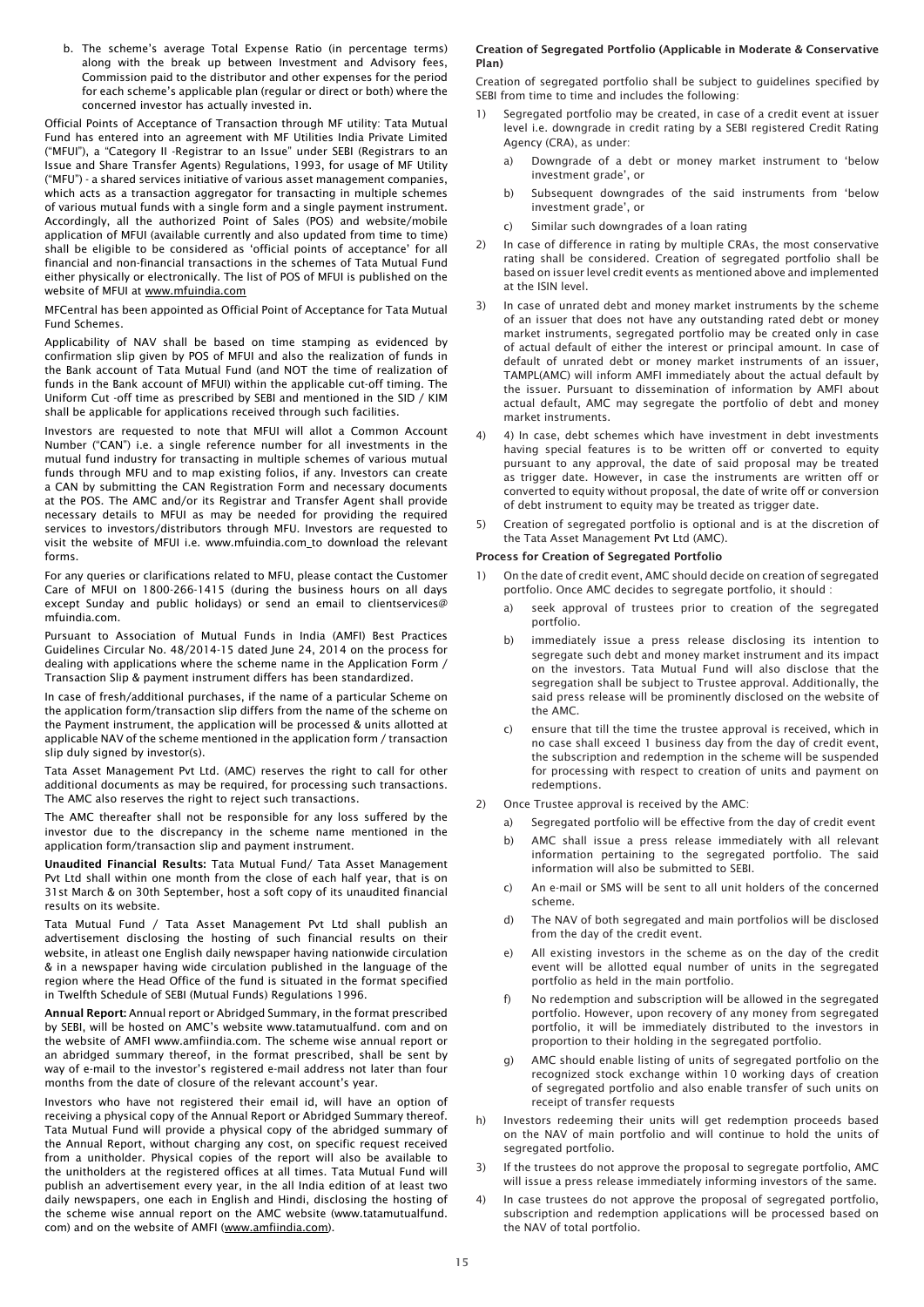# Processing of Subscription and Redemption Proceeds

All subscription and redemption requests for which NAV of the day of credit event or subsequent day is applicable will be processed as under:

- i. Upon trustees' approval to create a segregated portfolio -
	- Investors redeeming their units will get redemption proceeds based on the NAV of main portfolio and will continue to hold the units of segregated portfolio.
	- Investors subscribing to the scheme will be allotted units only in the main portfolio based on its NAV.
- ii. In case trustees do not approve the proposal of segregated portfolio, subscription and redemption applications will be processed based on the NAV of total portfolio.

## Disclosure

AMC shall make necessary disclosures as mandated by SEBI, in statement of account, monthly / half yearly portfolio statements, Key Information Memorandum (KIM), SID, Scheme Advertisements, Scheme Performance data, AMC Website and at other places as may be specified.

The information regarding number of segregated portfolios created in a scheme shall appear prominently under the name of the scheme at all relevant places such as SID, KIM-cum-Application Form, advertisement, AMC and AMFI websites, etc.

## Monitoring by Trustees

Trustees will monitor the compliance of the SEBI Circular in respect of creation of segregated portfolio and disclosure in this respect shall be made in Half-Yearly Trustee reports filed with SEBI.

In order to avoid mis-use of segregated portfolio, Trustees will put in place a mechanism to negatively impact the performance incentives of Fund Managers, Chief Investment Officers (CIOs) etc. involved in the investment process of securities under the segregated portfolio, mirroring the existing mechanism for performance incentives of Tata Asset Management Pvt Ltd., including claw back of such amount to the segregated portfolio of the scheme.

## TER for the Segregated Portfolio

- 1) AMC will not charge investment and advisory fees on the segregated portfolio. However, TER (excluding the investment and advisory fees) can be charged, on a pro-rata basis only upon recovery of the investments in segregated portfolio.
- 2) The TER so levied shall not exceed the simple average of such expenses (excluding the investment and advisory fees) charged on daily basis on the main portfolio (in % terms) during the period for which the segregated portfolio was in existence.in addition to the TER mentioned above, the legal charges related to recovery of the investments of the segregated portfolio may be charged to the segregated portfolio as mentioned below.
- 3) The legal charges related to recovery of the investments of the segregated portfolio may be charged to the segregated portfolio in proportion to the amount of recovery. However, the same shall be within the maximum TER limit as applicable to the main portfolio. The legal charges in excess of the TER limits, if any, shall be borne by the AMC.
- 4) The costs related to segregated portfolio shall in no case be charged to the main portfolio.

# Explanations:

- 1) The term 'segregated portfolio' means a portfolio, comprising of debt or money market instrument affected by a credit event, that has been segregated in a mutual fund scheme.
- 2) The term 'main portfolio' means the scheme portfolio excluding the segregated portfolio.
- 3) The term 'total portfolio' means the scheme portfolio including the securities affected by the credit event.

## Illustration of Segregated Portfolio

| <b>Portfolio Date</b>     | 31-Mar-22                 |
|---------------------------|---------------------------|
| Downgrade Event Date      | 31-Mar-22                 |
| <b>Downgrade Security</b> | 7.65% C Ltd from AA+ to B |

Valuation Marked Down 25%

Mr. X is holding 1,000 Units of the Scheme, amounting to Rs.15,057.30 *(1000\*15.0573)*

# Portfolio Before Downgrade Event

| <b>Security</b>               | Rating            | Type<br>of the<br>Security | Qty       | Price<br>Per Unit | Market<br>Value<br>(Rs. in<br>Lacs) | $%$ of<br><b>Net</b><br>Assets |
|-------------------------------|-------------------|----------------------------|-----------|-------------------|-------------------------------------|--------------------------------|
| 7.80% A FINANCE<br><b>LTD</b> | <b>CRISIL AAA</b> | <b>NCD</b>                 | 32.00.000 | 102.812           | 3289.98                             | 21.850                         |
| 7.70 % B LTD                  | <b>CRISIL AAA</b> | <b>NCD</b>                 | 32.30.000 | 98.5139           | 3182.00                             | 21.133                         |

| 7.65 % C Ltd                | <b>CRISIL B*</b> | <b>NCD</b> | 32,00,000 | 73.843  | 2362.97 | 15.693    |  |
|-----------------------------|------------------|------------|-----------|---------|---------|-----------|--|
| D Ltd (15/<br>May/2019)     | $ICRA A1+$       | <b>CP</b>  | 32,00,000 | 98.3641 | 3147.65 | 20.904    |  |
| 7.65 % E LTD                | <b>CRISIL AA</b> | <b>NCD</b> | 30,00,000 | 98.6757 | 2960.27 | 19.660    |  |
| Cash / Cash Equivalents     |                  |            |           |         |         | 0.760     |  |
| Net Asset Value             |                  |            |           |         |         | 15,057.34 |  |
| Unit Capital (No. of Units) |                  |            |           |         | 1,000   |           |  |
| NAV (Rs.)                   |                  |            |           |         | 15.0573 |           |  |

\* Marked down by 25% on the date of credit event. Before Marked down the security was valued at Rs.98.4570 per unit on the date of credit event i.e., on 31st March 2022, NCD of C Ltd (7.65%) will be segregated as separate portfolio.

## Main Portfolio as on 31st March 2022

| <b>Security</b>               | Rating               | <b>Type</b><br>of the<br><b>Security</b> | Qty       | Price<br>Per Unit | Market<br>Value<br>(Rs. in<br>Lacs) | % of Net<br><b>Assets</b> |
|-------------------------------|----------------------|------------------------------------------|-----------|-------------------|-------------------------------------|---------------------------|
| 7.80% A FINANCE<br><b>LTD</b> | <b>CRISIL</b><br>AAA | <b>NCD</b>                               | 32.00.000 | 102.812           | 3289.98                             | 21.850                    |
| 7.70 % B LTD                  | <b>CRISIL</b><br>AAA | <b>NCD</b>                               | 32,30,000 | 98.5139           | 3182.00                             | 21.133                    |
| D Ltd (15/<br>May/2019)       | ICRA A1+             | <b>CP</b>                                | 32,00,000 | 98.3641           | 3147.65                             | 20.904                    |
| 7.65 % E LTD                  | <b>CRISIL AA</b>     | <b>NCD</b>                               | 30,00,000 | 98.6757           | 2960.27                             | 19.660                    |
| Cash / Cash Equivalents       |                      |                                          |           |                   | 114.47                              | 0.760                     |
| Net Asset Value               |                      |                                          |           |                   | 12694.37                            |                           |
| Unit Capital (No. of Units)   |                      |                                          |           |                   | 1,000                               |                           |
| NAV (Rs.)                     |                      |                                          |           |                   | 12.6944                             |                           |

## Segregated Portfolio as on 31st March 2022

| Security                   | Rating    | Type<br>of the<br><b>Security</b> | Qty       | Price<br>Per<br>Unit | Market<br>Value<br>(Rs. in<br>Lacs) | $%$ of<br><b>Net</b><br>Assets |
|----------------------------|-----------|-----------------------------------|-----------|----------------------|-------------------------------------|--------------------------------|
| 7.65 % C Ltd               | CRISIL B* | <b>NCD</b>                        | 32,00,000 | 73.843               | 2362.97                             | 15.693                         |
| Net Asset Value            |           |                                   |           |                      | 2362.97                             |                                |
| Unit Capital (no of Units) |           |                                   |           |                      | 1,000                               |                                |
| NAV (Rs.)                  |           |                                   |           |                      | 2.3630                              |                                |

# Value of Holding of Mr. X after creation of Segregated Portfolio

| <b>Particulars</b>                    | Segregated<br>Portfolio | Main<br>Portfolio | <b>Total Value</b> |
|---------------------------------------|-------------------------|-------------------|--------------------|
| No. of Units                          | 1,000                   | 1,000             |                    |
| $NAV$ ( $Rs.$ )                       | 2.3630                  | 12.6944           |                    |
| Total value of<br>Investment (in Rs.) | 2362.97                 | 12694.33          | 15057.30           |

#### Eligibility for application

The following persons (subject, wherever relevant to, Sale of Units being permitted under their respective constitutions and relevant State Regulations) are eligible to apply for the purchase of the Units:

- Adult individuals, either singly or more than one (not exceeding three) on first holder basis or jointly on an either or survivor/any one basis.
- Parents or other lawful Guardians on behalf of Minors. AMC will follow uniform process 'in respect of investments made in the name of a minor through a guardian' by SEBI vide circular no SEBI/HO/IMD/DF3/ CIR/P/2019/166 dated December 24, 2019.
- Companies, corporate bodies, public sector undertakings, trusts, wakf boards or endowments, funds, institutions, associations of persons or bodies of individuals and societies (including co-operative societies) registered under the Societies Registration Act, 1860 (so long as the Purchase of Units is permitted under their respective constitutions).
- Mutual Funds (including any Scheme managed by AMC or any Scheme of any other Mutual Fund); (in accordance with Regulation 44(1) read with Clause 4 of Schedule VII, of the Securities and Exchange Board of India (Mutual Funds) Regulations, 1996).
- Asset Management Companies (in accordance with Regulation 25(17) of the Securities and Exchange Board of India (Mutual Funds) Regulations, 1996) including a Fund of Fund schemes.
- Partnership firms, in the name of the partners.
- Hindu Undivided families (HUF) in the sole name of the Karta.
- Financial and Investment Institutions / Banks.
- Army/Navy/Air Force, para military Units & other eligible institutions.
- Religious and Charitable Trusts provided these are allowed to invest as per statute and their by-laws.
- Scientific and Industrial Research organisations (so long as the Purchase of Units is permitted under their respective constitutions)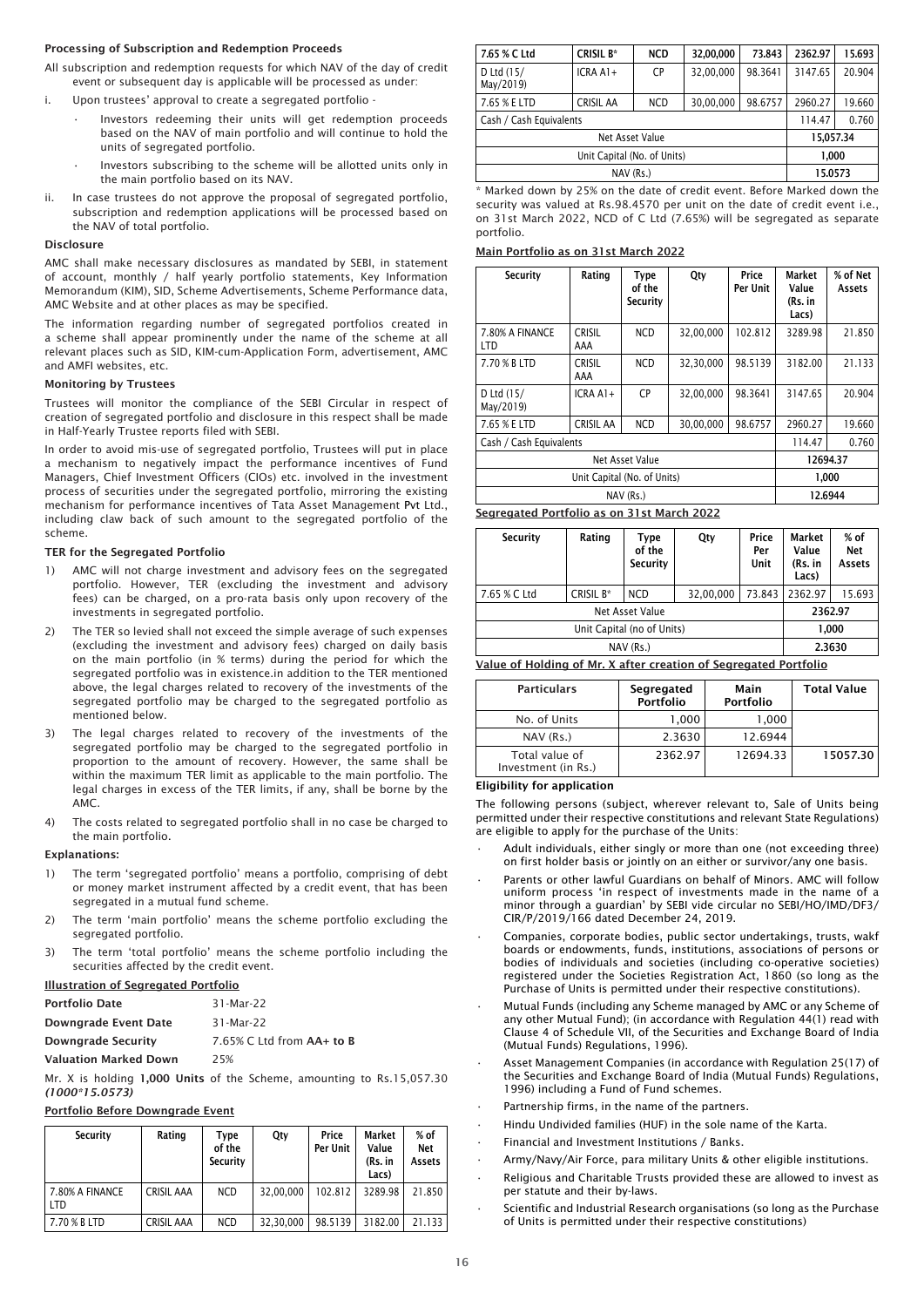- Provident / Pension (Gratuity/ Superannuation & such other retirement & employee benefit & other similar funds (so long as the Purchase of Units is permitted under their respective constitutions.)
- Non-resident Indians/ persons of Indian origin residing abroad (NRIs) on a full repatriation basis or on non-repatriation basis.
- Foreign Portfolio Investor (FPI) as defined under Regulation 2 (1) (h) Securities Exchange Board of India (Foreign Portfolio Investors) Regulations, 2014, subject to SEBI/RBI eligibility criteria.
- Overseas Financial Organisations which have entered into an arrangement for investment in India, inter-alia, with a Mutual Fund registered with SEBI and which arrangement is approved by the Central Government.

#### • International Multilateral Agencies approved by the Government of India. Compliance under Foreign Account Tax Compliance Act (FATCA) regulations:

United States of America (US) has introduced chapter no. 4 in the US Internal Revenue Code as a part of the Hiring Incentives to Restore Employment (HIRE) Act, which was enacted by the US legislature to create employment opportunities in US. The HIRE Act includes Foreign Account Tax Compliance Act (FATCA), which now forms a part of the US-IR Code. The regulations for FATCA have undergone revision since 2010 and the final regulations make the FATCA provisions effective from July 1, 2014.

The objective of FATCA is to detect "US Persons", who evade US taxes by using financial account maintained outside US. The US persons are defined as those who have either US citizenship or US residency. The FATCA stipulates reporting on -

- i. US taxpayers about certain foreign financial accounts and offshore assets.
- ii. Foreign Financial Institutions (FFIs) about financial accounts with them of US taxpayers or foreign entities in which US taxpayers hold substantial ownership interest.

FFIs (including mutual funds in India) are required to periodically report information on accounts of US persons, who maintain balances above a threshold. In the event of a default in the reporting of information on accounts of US taxpayers, a withholding of 30% of the payment made from US sources will be imposed on the recalcitrant account holders and non-participating Financial Institutions. SEBI vide its circular no. CIR/ MIRSD/2/2014 dated June 30, 2014, has advised that Government of India and US Government have reached an agreement in substance on the terms of an Inter-Governmental Agreement (IGA) to implement FATCA and India is now treated as having an IGA in effect from April 11, 2014. Tata Asset Management Pvt Limited (TAMPL) is classified as a Foreign Financial Institution (FFI) under the FATCA provisions and in accordance therewith, the AMC would be required to comply with the rules & regulations of FATCA, from time to time.

In order to ensure compliance with FATCA and other rules / directions / notifications as may be issued by Government of India or other regulatory authority, Mutual Funds are required to institute a process to identify US Person investors and report the same.

Applicants are required to refer to the "FATCA information" section in the application and mandatorily fill/sign off on the same. Applications without this information / declaration being filled/signed off will be deemed as incomplete and are liable to be rejected. Investors are requested to provide information required by the regulatory authority and may undergo changes on receipt of communication / guidelines from Government of India or AMFI or SEBI or any other regulatory authority.

With the change in guidelines, investors may be called for additional information required by the law. Investors are requested to keep Mutual Fund updated with change in information already submitted by them with Mutual Fund.

## Common Reporting Standard (CRS)

On similar lines of FATCA, the Organization of Economic Development (OECD), along with the G 20 countries, of which India is a member, has released a 'Standard for Automatic Exchange of Financial Account Information in Tax matters'. In order to combat the problem of offshore tax evasion and avoidance and stashing of unaccounted money abroad, the G 20 & OECD countries have together developed a common reporting standard (CRS) on automatic exchange of information (AEOI). On June 3,2015 India has joined the Multilateral Competent Authority Agreement (MCAA) on AEOI. The CRS on AEOI requires the financial institutions of the 'source' jurisdiction to collect and report information to their tax authorities about account holders 'resident' in other countries. The information to be exchanged relates not only to individuals, but also to shell companies and trusts having beneficial ownership or interest in the 'resident' countries.

In view of India's commitment to implement the CRS on AEOI and also the IGA with USA and with a view to provide information to other countries necessary legislative changes has already been made in Finance Act & by inserting Rules 114F to 114H and Form 61B to provide a legal basis for the Reporting Financial Institutions (RFIs) for maintaining and reporting information about the reportable accounts.

Applicants are required to refer to the "FATCA/CRS information" section in the application and mandatorily fill/sign off on the same. Applications without this information / declaration being filled/signed off will be deemed as incomplete and are liable to be rejected. Investors are requested to note that the contents of the information to be provided/ declaration in the application form may undergo a change on receipt of communication / guidelines from Government of India or AMFI or SEBI or any other regulatory authority.

With the change in guidelines, investors may be called for additional information required by the law. Investors are requested to keep Mutual Fund updated with change in information already submitted by them with Mutual Fund. FATCA provisions are relevant not only at on-boarding stage of investor(s)/unit holder(s) but also throughout the life cycle of investment with the Fund/the AMC. In view of this, Investors should immediately intimate to the Fund/the AMC, in case of any change in their status with respect to FATCA/ CRS related declaration provided by them previously.

Investors(s)/Unit holder(s) should consult their own tax advisors to understand the implications of FATCA/CRS provisions /requirements.

Applicants who cannot Invest:  $\cdot$  A person who falls within the definition of the term "U.S. Person" under the US Securities Act of 1933, and corporations or other entities organised under the laws of the U.S. • A person who is resident of Canada • OCB (Overseas Corporate Bodies) as defined under Income Tax Act, 1961 and under Foreign Exchange Management Act, 1999.

The Fund reserves the right to include / exclude new / existing categories of investors to invest in the scheme from time to time, subject to SEBI Regulations and other than prevailing statutory regulations, if any.

#### How to apply:

KYC Procedure: SEBI vide Circular no. CIR/MIRSD/66/2016 dated July 21, 2016 and circular no. CIR/MIRSD/120/2016 dated November 10, 2016 has intimated about the operationalization of Central KYC Records Registry ("CKYCR"). AMFI vide Best Practice Guideline circular no. 135/BP/68/2016-17 dated December 22, 2016 has prescribed guidelines including Central KYC ("CKYC") forms for implementing the CKYC norms.

In this regard, any individual customer who has not done KYC under the KYC Registration Agency (KRA) regime shall fill the new CKYC form.

If such new customer uses the old KRA KYC form, such customer would either fill the new CKYC or provide additional / missing information in the Supplementary CKYC form.

Non-Individual Investors to use the existing KYC forms for KYC process. Application forms complete in all respects, accompanied by or cheque / draft are to be submitted to any of the Authorised Investor Service Centres, as stated in the scheme information document or as may be decided by AMC from time to time. All cheques and bank drafts accompanying the application form should contain the application form number and the name of the applicant on its reverse. For additional instructions, investors are requested to follow the application form carefully. All cheques/ drafts by the applicants should be made out in favour of "The name of the scheme" and crossed "A/c Payee and Not Negotiable".

Investors subscribing under Direct Plan of a Scheme will have to indicate "Direct Plan" against the scheme name in the application form e.g., "Scheme Name – Direct Plan". Investors should also indicate "Direct" in the ARN column of the application form.

For Existing Investments: Investors wishing to transfer their accumulated unit balance held under Existing Plan (through lumpsum / systematic investments made with or without Distributor code) to Direct Plan will have to switch / redeem their investments (subject to applicable Exit Load, if any) & apply under Direct Plan. Investors who have invested without Distributor code & have opted for Income Distribution Cum Capital Withdrawal Reinvestment facility under Existing Plan may note that the Income Distribution Cum Capital Withdrawal will continue to be reinvested in the Existing Plan only.

Application form (duly completed), along with a cheque (drawn on Chennai) / DD (payable at Chennai) may also be sent by Mail directly to the Registrar viz. Computer Age Management Services (Private) Limited, Unit: Tata Mutual Fund, No. 178/10, Kodambakkam High Road, Opp. Hotel Palmgrove, Nungambakkam, Chennai 600 034.

If there is no Authorised Investor Service Centres where the investor resides, he/she may purchase a Demand Draft from any other Bank in favour of "The name of the scheme" and crossed "A/c Payee and Not Negotiable" respectively payable at Chennai, after deducting bank charges / commission (not exceeding charges prescribed by State Bank of India) from the amount of investment. If such bank charges / commission are not deducted by the applicant, then the same may not be reimbursed. However, in case of application along with local Cheque or Bank Draft payable at Mumbai, at / from locations where TMF has its designated Authorised Investor Service Centres, Bank Draft charges/ commission may have to be borne by the applicant. In such cases the Trustee Company is entitled, in its sole and absolute discretion, to reject or accept any application.

Option to hold Units in dematerialized (demat) form: W.e.f. 01 January, 2012 option to hold Units in dematerialized (demat) form is available for subscription by way of SIP, also in all schemes of Tata Mutual Fund (except for subscription in Plans / Options where Income Distribution Cum Capital Withdrawal distribution frequency is less than one month). In case of SIP, units will be allotted based on the applicable NAV as per respective SID & will be credited to investors Demat Account on weekly basis on realisation of funds. Investors opting for allotment of units in demat form shall mention demat account details in the application form. For restriction on acceptance of third party payments for subscription of units of schemes, kindly refer application / instruction form.

## Subscription by NRIs

In terms of Schedule 5 of Notification no. FEMA 20/2000 dated May 3, 2000, RBI has granted general permission to NRIs to purchase, on a repatriation basis units of domestic mutual funds. Further, the general permission is also granted to NRIs to sell the units to the mutual funds for repurchase or for the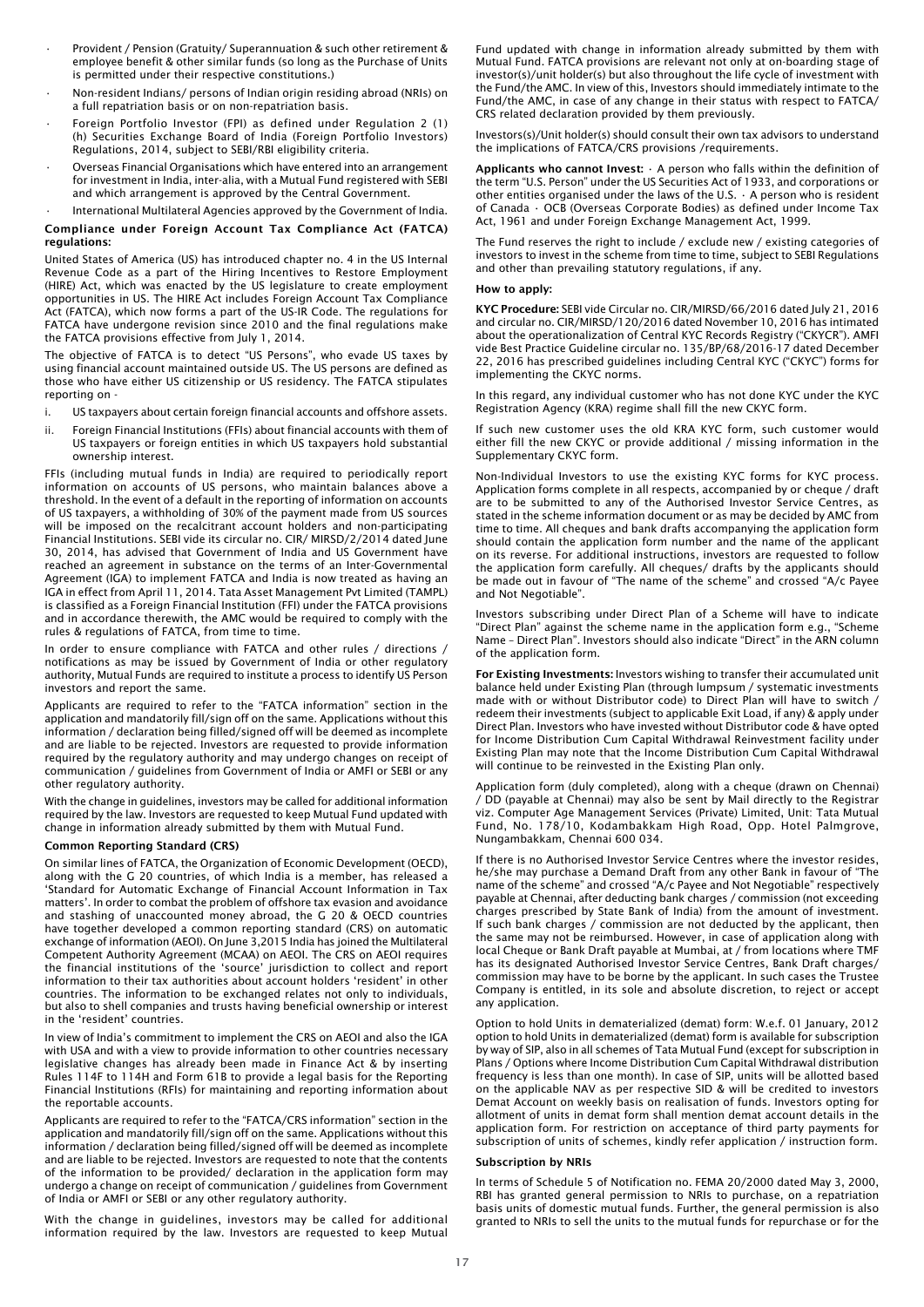payment of maturity proceeds, provided that the units have been purchased in accordance with the conditions set out in the aforesaid notification. For the purpose of this section, the term "mutual funds" is as referred to in Clause (23D) of Section 10 of Income-Tax Act 1961. However, NRI investors, if so desired, also have the option to make their investment on a non-repatriable basis.

#### Subscription by FPI

Foreign portfolio investor (FPI) means a person who satisfies the eligibility criteria prescribed under regulation 4 and has been registered under Chapter II of SEBI (Foreign Portfolio Investors) Regulations, 2014, provided that any foreign institutional investor or qualified foreign investor who holds a valid certificate of registration shall be deemed to be a foreign portfolio investor till the expiry of the block of three years for which fees have been paid.

No person shall buy, sell or otherwise deal in securities as a foreign portfolio investor unless it has obtained a certificate granted by the designated depository participant on behalf of SEBI.

Under SEBI (Foreign Portfolio Investors) Regulations, 2014 FPI (FII/Sub Account of FII) are allowed to invest in Units of schemes floated by domestic mutual funds, whether listed on a recognized stock exchange or not; subject to compliance of the investment limits and terms and conditions as may be specified by SEBI/RBI.

#### Mode of Payment on Repatriation basis NRIs

In case of NRIs and persons of Indian origin residing abroad, payment may be made by way of Indian Rupee drafts purchased abroad and payable at Mumbai or by way of cheques drawn on Non-Resident (External) (NRE) Accounts payable at par at Mumbai. Payments can also be made by means of rupee drafts payable at Mumbai and purchased out of funds held in NRE / FCNR Accounts.

In case Indian rupee drafts are purchased abroad or from Foreign Currency Accounts or Non-resident Rupee Accounts an account debit certificate from the Bank issuing the draft confirming the debit shall also be enclosed.

## FIIs (which are deemed FPI)

FIIs may pay their subscription amounts either by way of inward remittance through normal banking channels or out of funds held in Foreign Currency Account or Non-resident Rupee Account maintained by the FII with a designated branch of an authorized dealer with the approval of the RBI subject to the terms and conditions set out in the aforesaid notification.

### Mode of payment on Non-Repatriation basis

In case of NRIs/Persons of Indian origin seeking to apply for Units on a nonrepatriation basis, payments may be made by cheques/demand drafts drawn out of Non-Resident Ordinary (NRO) accounts/ Non-Resident Special Rupee (NRSR) accounts and Non Resident Non-Repatriable (NRNR) accounts payable at the city where the Application Form is accepted.

Refunds, interest & other distribution (if any) and maturity proceeds/ repurchase price and /or income earned (if any) will be payable in Indian Rupees only. The maturity proceeds/repurchase value of units issued on repatriation basis, income earned thereon, net of taxes may be credited to NRE/FCNR account (details of which should be furnished in the space provided for this purpose in the Application Form) of the non-resident investor or remitted to the non-resident investor. Such payments in Indian Rupees will be converted into US dollars or into any other currency, as may be permitted by the RBI, at the rate of exchange prevailing at the time of remittance & will be dispatched through Registered Post at the unitholders risk. The Fund will not be liable for any loss on account of exchange fluctuations, while converting the rupee amount in US dollar or any other currency. Credit of such proceeds to NRE/ FCNR account or remittance thereof may be permitted by authorized dealer only on production of a certificate from the Fund that the investment was made out of inward remittance or from the Funds held in NRE/FCNR account of the investor maintained with an authorized dealer in India. However, there is no objection to credit of such proceeds to NRO/NRSR account of the investor if he so desires.

Subscription by Multilateral Funding Agencies, on full repatriation basis, is subject to approval by the Foreign Investment Promotion Board.

#### Rejection of applications

Applications not complete in any respect are liable to be rejected. The Trustee Company may reject any application not in accordance with the terms of the Scheme.

#### Documents to be submitted

## In the case of applications under Power of Attorney

If any application or any request for transmission is signed by a person holding a valid Power of Attorney, the original Power of Attorney or a certified copy duly notarised should be submitted with the application or the transmission request, as the case may be, unless the Power of Attorney has already been registered with the Fund / Registrar.

In the case of applications by limited Company or a corporate body or an eligible institution or a registered society or a Trust or a Fund or a FII, etc.

In the case of applications by limited Company or a corporate body or an eligible institution or a registered society or a trust or a fund or a FII, a certified true copy of the Board resolution of the managing body authorising investments in Units including authority granted in favour of the officials signing the application for Units & their specimen signature etc. alongwith a certified copy of the Memorandum & Articles of Association & / or bye-laws & / or trust deed

& / or partnership deed & Certificate of Registration should be submitted. The officials should sign the application under the official designation. In the case of a Trust/ Fund, it shall produce a resolution from the Trustee(s) authorising such purchases.

The above mentioned documents or duly certified copy thereof must be lodged separately at the office of the Registrar to the Offer, quoting the serial number of the application. In case of non submission of the above mentioned documents, the Trustee Company is entitled, in its sole and absolute discretion, to reject or accept any application.

Transactions through online facilities / electronic modes: The time of transaction done through various online facilities / electronic modes offered by the AMC, for the purpose of determining the applicability of NAV, would be the time when the request for purchase / sale / switch of units is received in the servers of AMC/RTA. In case of transactions through online facilities / electronic modes, the movement of funds from the investors' bank account to the Scheme's bank account may happen via the Intermediary / Aggregator service provider through a Nodal bank account and post reconciliation of fund. The process of movement of funds from the investors' bank account into the Scheme's Bank account in case of online transaction is governed by Reserve Bank of India(RBI)vide their circular Ref. RBI/2009-10/231 DPSS. CO.PD. No.1102/02.14.08/2009-10 dated 24th November, 2009. The process followed by the aggregator and the time lines within which the Funds are credited into the Scheme's bank account is within the time lines provided by RBI which is T+3 settlement cycle / business days, where T is the date of Transaction / day of intimation regarding completion of transaction. The nodal bank account as stated above is an internal account of the bank and such accounts are not maintained or operated by the intermediary / aggregator or by the Mutual Fund. While the movement of Funds out of the investors' Bank account may have happened on T day, however post reconciliation and as per statutory norms the allotment can happen only on availability of Funds for utilization by the AMC/MF and accordingly the transaction will processed as per the applicable NAV based on availability of funds for utilization. This lag may impact the applicability of NAV for transactions where NAV is to be applied, based on actual realization of funds by the Scheme. Under no circumstances will Tata Asset Management Private Limited or its bankers or its service providers be liable for any lag / delay in realization of funds and consequent pricing of units. The AMC has the right to amend cut off timings subject to SEBI (MF) Regulations for the smooth & efficient functioning of the Scheme(s).

#### TRANSACTION THROUGH STOCK EXCHANGE PLATFORM

Tata Mutual Fund has signed an agreement with BSE & NSE for allowing transactions in the Scheme through stock exchange platform.

The schemes covered in this KIM are admitted on the order routing platform of Bombay Stock Exchange Limited ("BSE") and National Stock Exchange of India Limited ("NSE"). Under this facility investors can submit the application for subscription and redemption of units of the scheme though the Stock Exchange platform. The introduction of this facility is pursuant to guidelines issued by SEBI vide circular SEBI/IMD/CIR No.11/183204/2209 dated November 13, 2009 and the Stock Exchanges viz. BSE & NSE.

The following are the salient features of the new facility introduced for the benefit of investors:

1) This facility i.e., purchases (Lumpsum & SIP)/redemption of units will be available to both existing & new investors. Switching of units will not be permitted through stock exchange platform. 2) The investors will be eligible to purchase /redeem units of the aforesaid schemes. The list of eligible schemes is subject to change from time to time. 3) All trading members of BSE & NSE who are registered with AMFI as Mutual Fund Advisors & who have signed up with Tata Asset Management Pvt Ltd & also registered with BSE & NSE as Participants ("AMFI certified stock exchange brokers") will be eligible to offer this facility to investors. In order to facilitate transactions in mutual fund units through the stock exchange infrastructure, BSE has introduced BSE StAR MF Platform & NSE has introduced Mutual Fund Service System (MFSS). 4) The units of eligible Schemes are not listed on BSE & NSE & the same cannot be traded on the Stock Exchange like shares. The window for submission of application for purchase/ redemption of units on BSE & NSE will be available between 9 a.m. & 3 p.m. or such other timings as may be decided by the Stock Exchanges. 5) The eligible AMFI certified stock exchange brokers will be considered as Official Points of Acceptance (OPA) of Tata Mutual Fund as per SEBI circular No. SEBI/IMD/ CIR No/11/78450/06 dated October 11, 2006. 6) Investors have an option to subscribe/redeem units in physical or dematerialized form on BSE StAR & NSE MFSS MF system. In case of redemption request received through MFSS/ BSE StAR/DP residual units will continue to remain in the Registrar & Transfer Agents records & the residual units will be redeemed only after investor request to redeem. 7) The facility to purchase through SIP is available in demat form on both BSE StAR & NSE MFSS platform. 8) As clarified by SEBI vide its circular no. CIR/ IMD/DF/10/2010 dated August 18, 2010, restriction on transfer of units shall not be applicable to units held in dematerialized mode & thus the units are freely transferable. However, the restrictions on transfer of units of ELSS schemes during the lock in period shall continue to be applicable as per the ELSS guidelines. 9) Investors will be able to purchase/redeem units in eligible schemes in the following manner:

#### (i.) Purchase of Units:

#### a. Physical Form (Available on NSE MFSS & BSE StAR MF)

The investor who chooses the physical mode is required to submit all requisite documents along with the purchase application (subject to applicable limits prescribed by BSE / NSE) to the AMFI certified stock exchange brokers. • The AMFI certified stock exchange broker shall verify the application for mandatory details & KYC compliance. • After completion of the verification, the purchase order will be entered in